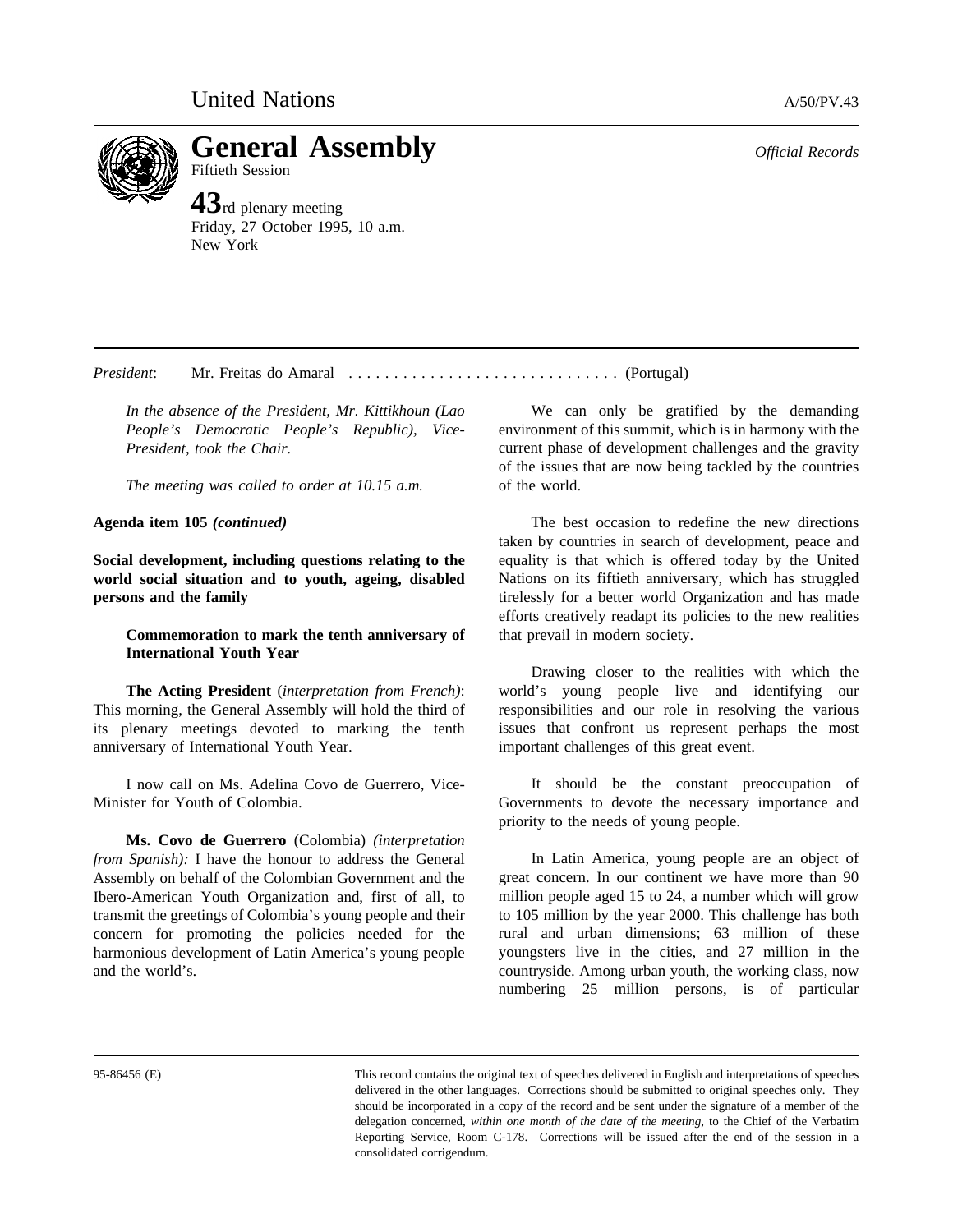significance. Together with the 11 million rural poor, there are 36 million young people living in poverty, a figure which will grow to 42 million if the trend is not reversed.

Young women constitute an important part of subgroups among the young, and their presence will be even greater in the urban environment, particularly in the working class.

This situation, like that of the migratory movements of the youth population in the region, are of great concern. But I wish to draw particular attention to the condition of inequality that affects the youth population. This reality has been characterized by taking into account criteria such as the poverty line according to young people's income levels, their purchasing power and their access to social goods and services.

Colombia's young population represents 27 per cent of the total population of the country, or about 10 million Colombians. Of these, 67 per cent live in urban centres and 33 per cent in rural zones. Approximately 45 per cent of Colombia's young people live in poverty which, for 18 per cent, is extreme. This serious situation is manifest in the increasing restriction of opportunities for effective social integration for youth in national development.

Again, figures enable us to describe this situation. Although in Colombia great efforts have been made in order to extend secondary school availability, only 47 per cent of the population of student age have access to the education system.

There are similar problems with the access of young people to the labour market. In general, the integration of youth into the world of work is characterized by high unemployment levels — more than twice that of the national average — resulting from the prolonged search for work by young people entering employment for the first time. These levels are higher for young people from lowincome families.

This situation is aggravated by the paucity of official assistance available to young people, which is indicated by the fact that the population sector aged 12-24 does not constitute for government agencies a clearly defined social sector as a beneficiary of programmes and services.

Owing to the specific historical conditions of our society, we can say that it is among the young that all the factors of violence are most dramatically condensed and expressed, making young people the protagonists of scenarios of greater conflict. Sadly, in our country, injury and violence are the main factors of morbidity and mortality among young men.

Narcotics trafficking and its social, economic and cultural impact on the young are matters of great concern for the Government and society of my country. This impact can be seen in high drug consumption rates, the stimulus to illicit riches, the participation of young people in illegal drug production, cultivation and marketing, the involvement of young people in violent systems and activities such as assassination, or the economic support provided by speculative drug capital, which discourages a culture of productive labour and stimulates violence. As a result, some 50 per cent of the persons accused of crimes in our country are young citizens.

There are, however, areas in which young people are making proposals and in which they are positive social actors. We have found great efforts being made by youth groups and organizations engaged in the search for the social and political recognition to which they are entitled, and for effective integration into national development. These efforts are often ignored by society, and have no impact beyond the immediate neighbourhood or frame of reference.

It is for these reasons that addressing the problem of overcoming poverty and the drugs issue, with young people as the primary object, our major preoccupation as a Government is to bring the general proposals of the National Development Plan creatively into line with the specific needs of Colombian youth.

The "Social Jump", the National Development Plan of the Government of President Ernesto Samper, the collaborative product of all Colombia's active social circles in search of a great domestic commitment to the present and the future, thus fulfilling the mandate of our political Constitution.

As an integral part of the "Social Jump", the Minister of National Education, in collaboration with the project Education: A National Proposal, is coordinating a deliberation and discussion process which, through seminars, assemblies, workshops and other means of discussion and negotiation culminating in regional forums, will lead to national consensus on the National Accord for Education. All those who participate in the local and regional forums and in the education departmental boards will be able to participate in the 10-year education plan.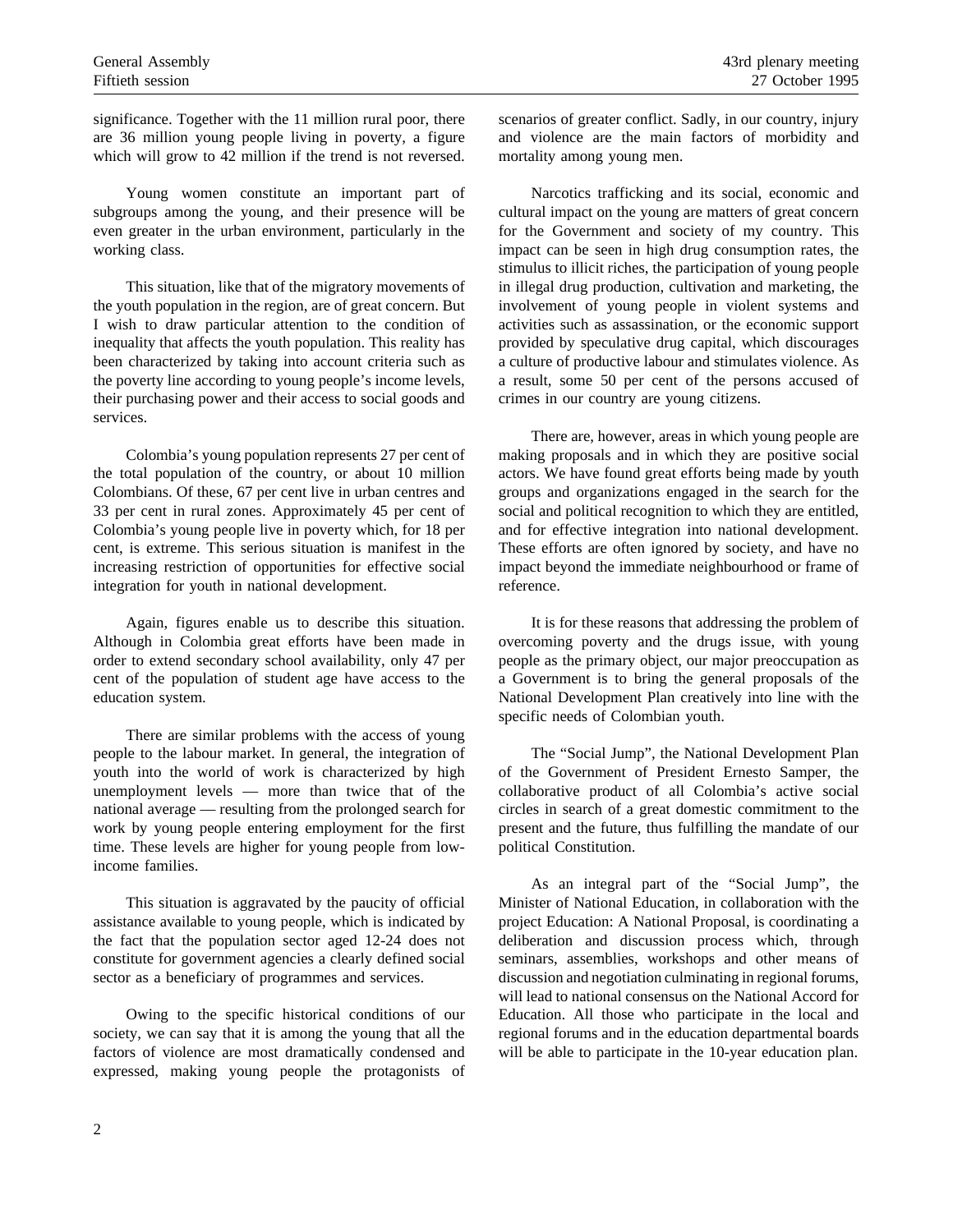The objective of the 10-year plan is to construct, with public participation, a longer-term education policy defining norms and agreeing on educational goals and purposes for the next 10 years. It will take into account prior national and regional consultations with trade unionists, teachers, students, parents, business leaders and governmental and non-governmental organizations. We will involve the whole country in converting education into a goal shared by all. From that deliberation, there should emerge very concrete commitments in each sector, which should respond to youth in this important area of development.

The Vice-Ministry for Youth, which coordinates Colombia's Youth Policy with the current Government's social policy, sees young people as political and social beings with rights and duties. For this reason, the Ministry's work focuses on the consolidation of young people's full exercise of their citizenship and the development of public policies aimed at guaranteeing that their needs are met and their interests given voice. In this regard, the guidelines of the Youth Policy of President Samper's Government are oriented towards guaranteeing comprehensive attention to the population of young people, intersectoral action by the State, specially designed policies and programmes, promotional actions founded on the strategic potential of youth in the area of development, the diversity of young people's world as a guide for establishing legitimate policies and the constant search in all our work for equity between male and female.

The Vice-Ministry for Youth focuses its actions on two central areas: integration and development of programmes for the young sector of the population, aimed at the implementation of social policy in areas such as education, health, recreation and sports, culture, employment and housing; and the consolidation of support programmes for regional institutional development, the organization and participation of young people, development of legislation and specific programmes for preventing problems such as drug addiction, AIDS, juvenile delinquency and violence.

Five years before the end of the century, new generations are living in a world full of international information. In this information framework, cooperation is a factor in knowledge, culture and peace, and today it must move ahead as a factor in the training of youth from all continents, as well as in meetings and exchanges between Latin American youths and those of other continents and between youths of the various countries of our continent.

Within this framework of initiatives, the actions we have been developing with the Latin American Youth Organization have been integrated with regional programmes of action for the development of youth in Latin America. The priority areas being addressed include education, employment and job training, health, participation and public institutions, integration and regional cooperation. Also, in conjunction with the National Youth Institute of Chile and under the umbrella of the Latin American Youth Organization, we have proposed to implement training schools for local youth agents in order to build a common framework for the operation of programmes and policies aimed at youth.

Overcoming barriers in economy, science and technology helps everyone, but especially young people. The same holds true for culture, and despite all the differences between countries and continents and the uniqueness of each one, there is much in common between life in Africa, Asia, Oceania, Europe and America.

Consolidating the common features and deepening our understanding of what binds us together, thus expanding the exchange of cultural values between youths of different countries and continents, is a task that is not only feasible, but also essential in order to build of a more harmonious and unified planet for the twenty-first century. We in Colombia dream of a just and prosperous world, a world within the reach of children and youths.

**The Acting President** (*interpretation from French*): I wish to call the attention of all members to the fact that we have a long list of speakers. None the less, owing to the grave financial situation of the United Nations, the afternoon meeting must be adjourned at 6 p.m. I therefore appeal to all speakers to be brief so that all the participants, some of whom have come here especially for this occasion, can speak within the time allocated for today's meetings.

I now call on the representative of Canada, Ms. Isabelle Poupart, Youth Delegate.

**Ms. Poupart** (Canada) (*interpretation from French*): On the tenth anniversary of International Youth Year, I have the privilege and pleasure to share with the General Assembly some of Canada's perspectives and policies on youth issues.

Since International Youth Year, 10 years ago, we have witnessed significant progress. More children now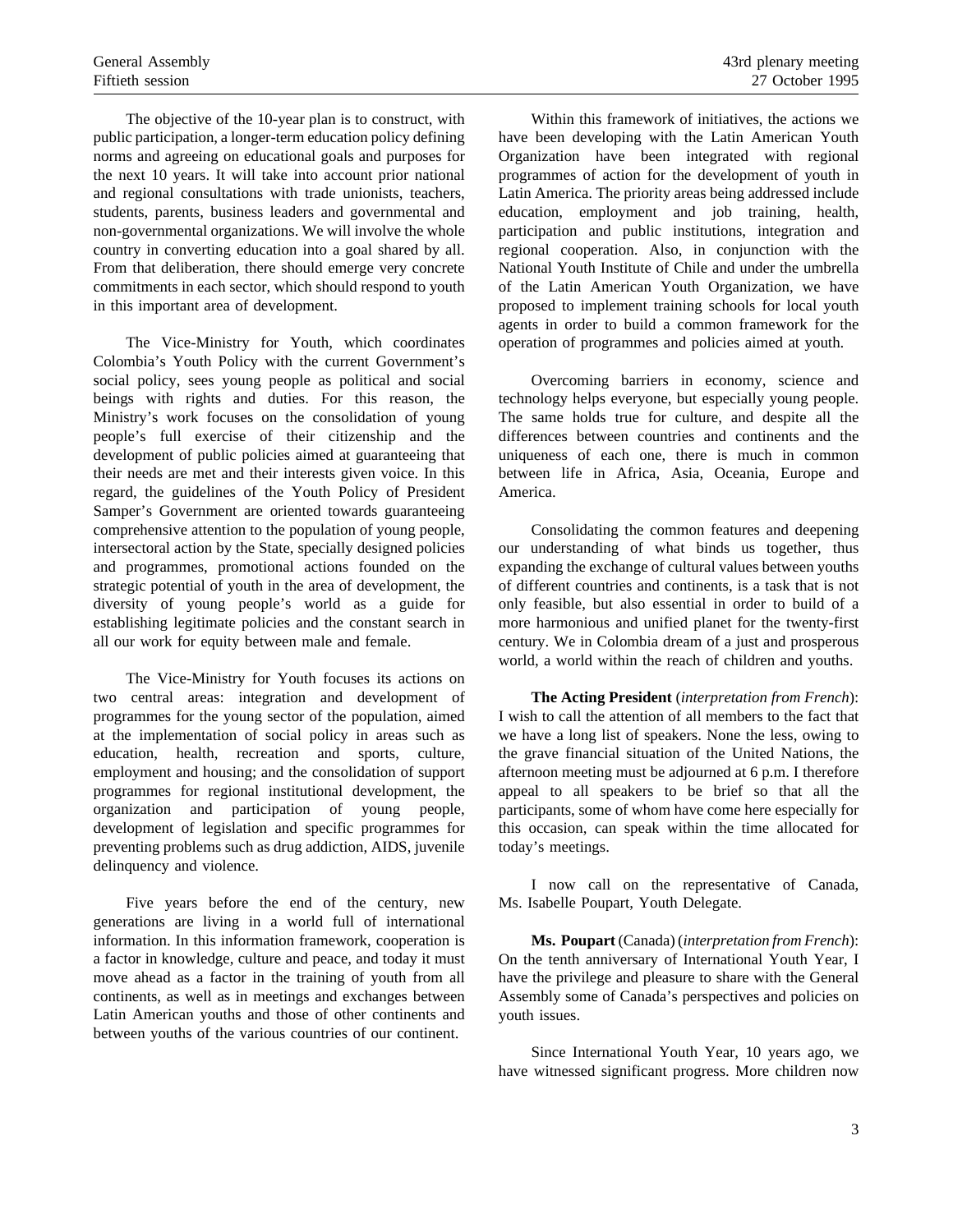survive to become healthy adults: we have halved the rate of infant mortality, and we are on the verge of eradicating some of the diseases that most threaten children's health.

None the less, young people face challenges that did not exist 10 years ago. The world's population is currently growing by about 90 million annually, and between 1995 and 2015 approximately 1.847 billion additional children and young people will be added to the population of the Earth. This means there will be a dizzying increase in the number of young people in need of education, training, jobs and a future.

On top of that, we are living in a period of dramatic transformation in the world of work. Young people today are being called upon to adapt more rapidly than ever before to changes on political, economic and social fronts. Change has become our collective constant. This reality puts enormous pressure on young people the world over, who are expected to prepare for a future that even futurists are unable to foresee.

Canada considers that the international community must do more to respond to the needs of youth, particularly their special needs in making the transition from school to work. We must pay more attention to education and training for those who will be entering the work force in the next 20 to 30 years.

The Rio Conference on Environment and Development, the Vienna Conference on Human Rights, the Cairo Conference on Population and Development and the Beijing Conference on Women all addressed very serious issues facing youth. In the coordinated follow-up to those Conferences, neither Governments nor the United Nations must forget the importance we attach to issues affecting young people. My country hopes that the Commission for Social Development will continue to play a key role in this regard and that it will provide a forum for addressing youth issues, that it will further the study of the situation of the young and, above all, that it will collect, synthesize and refine societal indicators of their situation.

## *(spoke in English)*

Young people are the world's finest resource. We bring to life and to work ideas and energy, innovation and hope, dreams and ambitions. Countries, supported by the international community, must create an enabling environment in which we may meet our potential and participate in our countries' development. In particular there is a need to focus on the many barriers to full equality faced by young women.

If our hopes and dreams are betrayed, then we may see significant increases in poverty, unemployment and marginalization among the young, problems that can result in crime, substance abuse and domestic instability. We also recognize that far too many young people today die in wars or suffer as refugees or displaced persons.

In Canada, we recognize a responsibility to help guide young people through these turbulent times. But we realize that this is not something government can do alone. We are firm believers in the power of partnerships, convinced that it takes the commitment and cooperation of parents, educators, employers and young people to meet the challenge.

In Canada, our vision stems from the simple but profound philosophy that everyone should have safe homes and safe streets, full employment opportunities, and fair and equitable treatment at home, at school and on the job.

Canada believes it is essential that young people be able to become participants and contributors to society. In Canada we help equip young people with skills, and help open the doors to free and full participation by young people in our country's future.

## *(spoke in French)*

The Government of Canada has initiated policies and instituted a series of youth initiatives aimed at empowering young Canadians to discover their own potential to be part of the solution, so they can face the future with confidence. Before establishing these programmes, the Government consulted extensively with youth. Based on that input, the Government developed its Youth Employment and Learning Strategy. Its main components include Youth Service Canada, Youth Internship Canada, Student Summer Job Action and the Canada Student Loans Programme.

We are also proud of our efforts to help youth at the international level. Canada initiated the World Youth Leadership Training Summit, held here at the United Nations last summer. That summit provided youth from around the world the chance to come together and to focus, as agents of change, on their responsibilities and goals. In this context, we will welcome enthusiastically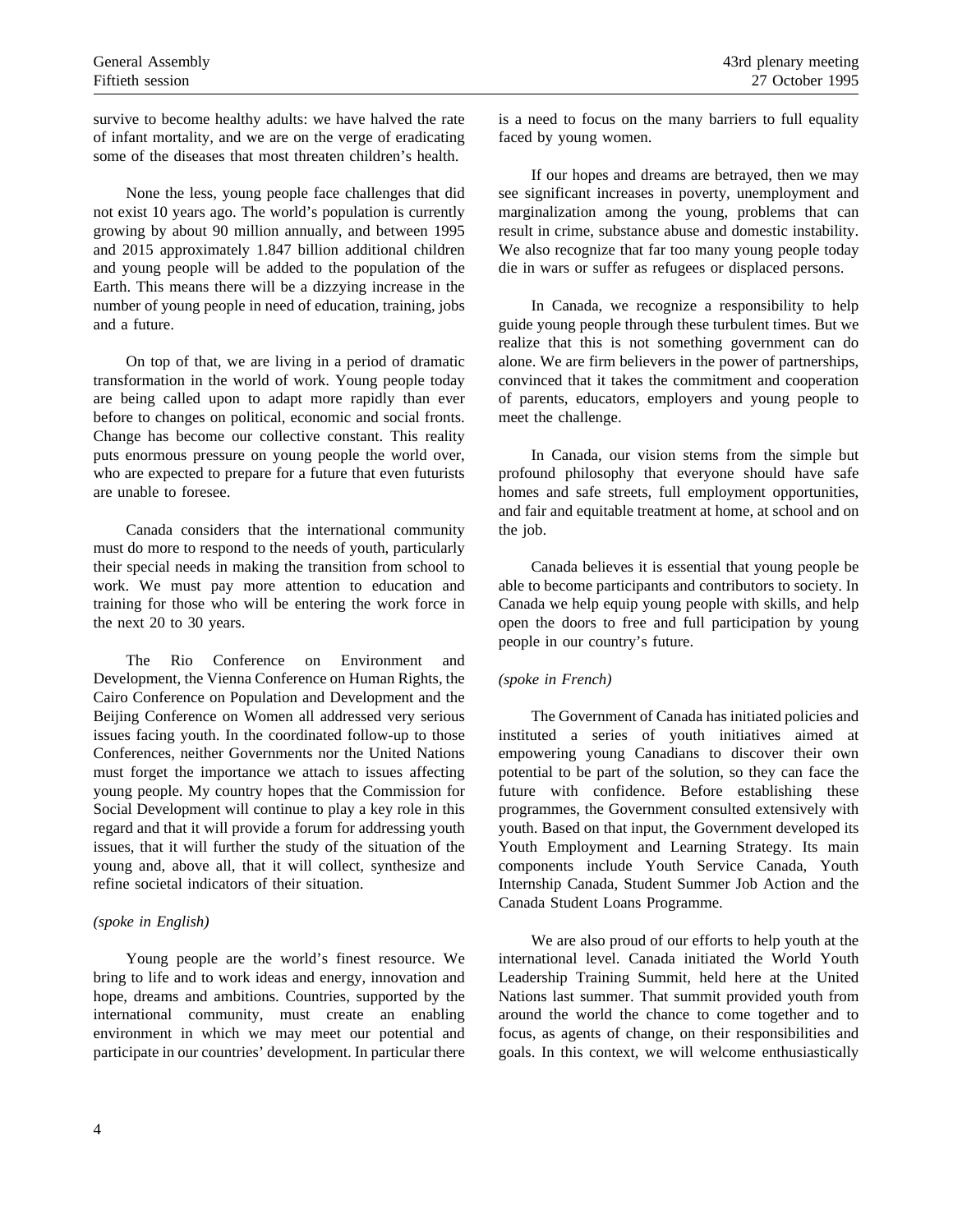new initiatives on youth within the United Nations system and on the part of the relevant institutions.

Canada endeavours to offer meaningful educational and work opportunities to young people so that they may contribute to the workplace, the community, our country and soon, we hope, to the United Nations. By engaging Canada's young people in learning and work experiences, we are forming solid citizens who will be able to work for our country's — and this planet's — future. We are developing the workforce necessary to meet the challenges of a global economy, and producing the next generation of national and international leaders, parents and citizens. At the root of that revolution are teenagers and young adults who are turning the tide, working for a better tomorrow.

This celebration of the world's youth is confirmation the revolution has begun. Building on this momentum person by person, country by country — we will undoubtedly recreate our global community in a way that not only mirrors our own dreams and hopes, but achieves our vision for our youth and our future.

**The Acting President** (*interpretation from French*): I now call on the Permanent Representative of Peru, Mr. Guillén.

**Mr. Guillén** (Peru) (*interpretation from Spanish*): Over the last 10 years, the objectives of International Youth Year have not changed. However, owing to political, economic, social and cultural changes, the relevant needs and interests are now different.

My delegation is aware that the best way of celebrating the tenth anniversary of International Youth Year would have been to adopt the draft World Programme of Action for Youth to the Year 2000 and Beyond, a document being drafted through negotiations held within the framework of the Commission for Social Development and also through a Working Group of the Economic and Social Council. We believe that the adoption of this document should strengthen international commitment for its full implementation.

In Peru, 43 per cent of the population is made up of young people and children, and we therefore accord them a very special priority.

My delegation welcomes the fact that the priority areas identified by the international community in the draft Programme of Action that we hope soon to adopt coincide with the specific objectives, strategies and actions of the

youth programme of the national plan for the population of Peru for the years 1991-1996.

That programme's general objective is to promote projects and comprehensive actions for Peruvian youth, mainly in the fields of responsible sexuality, education for peace, prevention of drug abuse, employment counselling and the creation of jobs.

In Peru, in order to achieve the general objective of the youth programme, the following three strategies have been considered, to be carried out with the active participation of young people: first, the establishment of a multisectoral, high-level commission made up of representatives of the public administration, of nongovernmental organizations and of youth entrusted with the coordination, follow-up and evaluation of the national programme; secondly, priority actions directed at adolescents and young men and women in the poorest areas, who run the highest risk of violence and premature pregnancy; and, thirdly, encouraging the participation of youth organizations in fostering and carrying out programmes for youth, as well as the participation of nongovernmental organizations in the development of projects for the prevention of sexual violence against children.

The specific objectives of Peru's youth programme are the following: first, to improve the sexual and reproductive health of youth and reduce the rate of pregnancy and maternal mortality among adolescents; secondly, to improve access to employment and incomegenerating opportunities for young people; thirdly, to promote the elaboration and execution of strategies to reduce and eliminate sexual violence against youth; fourthly, to promote the creation of youth organizations, which would make it possible for youths to be active in the policies and programmes that concern them; and, fifthly, to improve educational strategies and subject matter for youth. With regard to education, it is important not only to improve the level of basic education, literacy and technical and professional training, but also to promote mutual understanding and the ideals of peace and tolerance among youth.

In that connection, and on this particular occasion, when, in accordance with General Assembly resolution 49/244, we are commemorating the World Week of Peace, Peru would like to stress the need for States that have signed the Charter of the United Nations to recognize that promoting a culture of peace is part of the responsibility envisaged in it.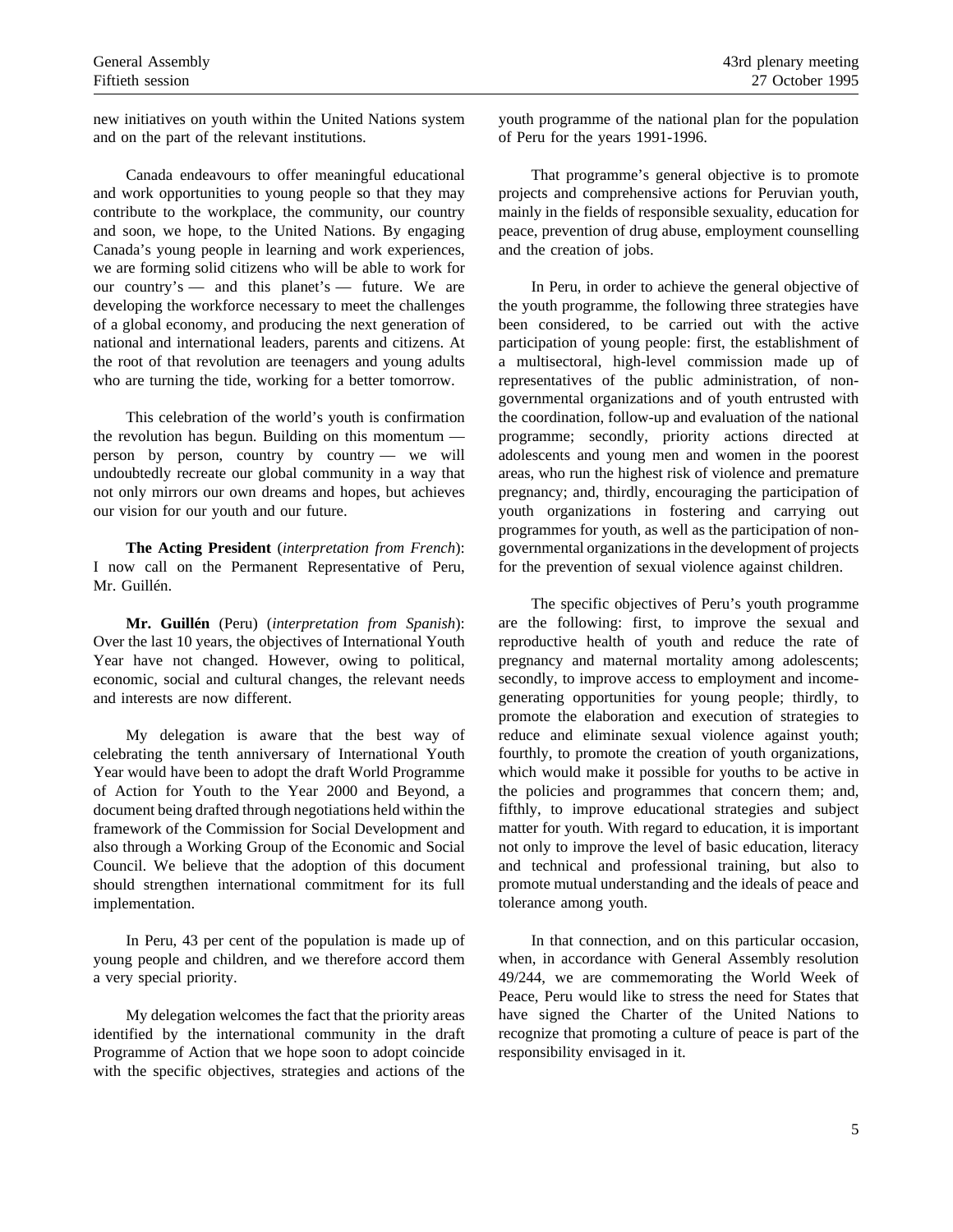In this regard, States Members of the United Nations should, in our own countries, encourage the promotion of an education for peace, designed to foster among children and young people a spirit of peace, tolerance, mutual respect and understanding among nations.

In the future, an international society that has values such as the desire for peace, tolerance, solidarity and respect towards others will be better equipped for social development without barriers, which is something we all seek.

**The Acting President** (*interpretation from French*): I now call on the representative of Mozambique, Mrs. Gustava.

**Mrs. Gustava** (Mozambique): It is an honour and a privilege for me to address this body as we celebrate the tenth anniversary of International Youth Year. My delegation attaches great importance to this occasion and we wish, therefore, to express our sincere appreciation and pay homage to all those men and women dedicated to building a world of hope and prosperity for young people.

Needless to say, a better future for succeeding generations depends upon the resources a society can invest in its young people in all critical areas that lead to the sustained social development of mankind.

The tenth anniversary of International Youth Year is yet another golden opportunity for us to reflect and reaffirm our commitment to work together to seek common solutions to collective problems affecting young people throughout the world. The overwhelming presence here this week of Heads of State or Government and other important dignitaries who took part in the commemoration of the fiftieth anniversary of the United Nations bears testimony to the firm determination of all nations of the world to work together in matters of mutual concern.

It is gratifying that these celebrations come after a series of important gatherings at the highest level which have taken place in recent years. In those gatherings important decisions have been made by the Commission for Social Development in critical areas identified as high priority in document E/CN.5/1995/9.

Indeed, it is clear in our minds that, if we are to succeed with the draft World Programme of Action for Youth to the Year 2000 and Beyond, we will need to adopt and take stock of equally important declarations and programmes of action adopted at previous forums. We fully support the draft World Programme of Action. It is our view that this programme represents a backdrop for the improvement of the deteriorating situation of young people across the world. It provides the practical guidelines, as well as the mechanisms, to promote and improve the well-being and livelihood of youth.

The majority of the world's youth population lives in developing countries, and the fate of young people in many of those countries makes it even harder for them to build their future because of the limited opportunities for education, training for viable employment, access to health and social services, among other factors.

In this context, it is legitimate that priority should be given to those countries, by providing them with adequate resources to enable them to implement specific programmes related to youth. Both individual countries and the international community at large bear the responsibility of ensuring the removal of the root causes of social degradation affecting young people as a result of frustration and lack of encouragement to confront the challenges of their future.

Of particular concern, also, is the phenomenon of use of young people in armed conflicts. Indeed, my Government persistently denounced this practice during the conflict in Mozambique. Today, the consequences of war are enormous and the price stands high in terms of our ability to create the necessary conditions for the social reintegration of young people into civilian life.

Sixteen years of protracted war in Mozambique meant 16 years of economic and social disruption of the country with regard to health, education, employment and other related problems. As President Chissano said in his address at the Special Commemorative Meeting for the fiftieth anniversary of the United Nations:

"The unflinching will of the Mozambican people to consolidate peace and democracy must be complemented by the creation of adequate conditions for rebuilding the socio-economic fabric severely affected by 16 years of war." *(Official Records of the General Assembly, Fiftieth Session, Plenary Meetings, 40th meeting, p. 17)*

As President Chissano has said, the Government's Five-Year Programme addresses these challenges. The Programme is aimed at ensuring the consolidation of peace and stability, democracy, and national unity, reducing the levels of absolute poverty and improving the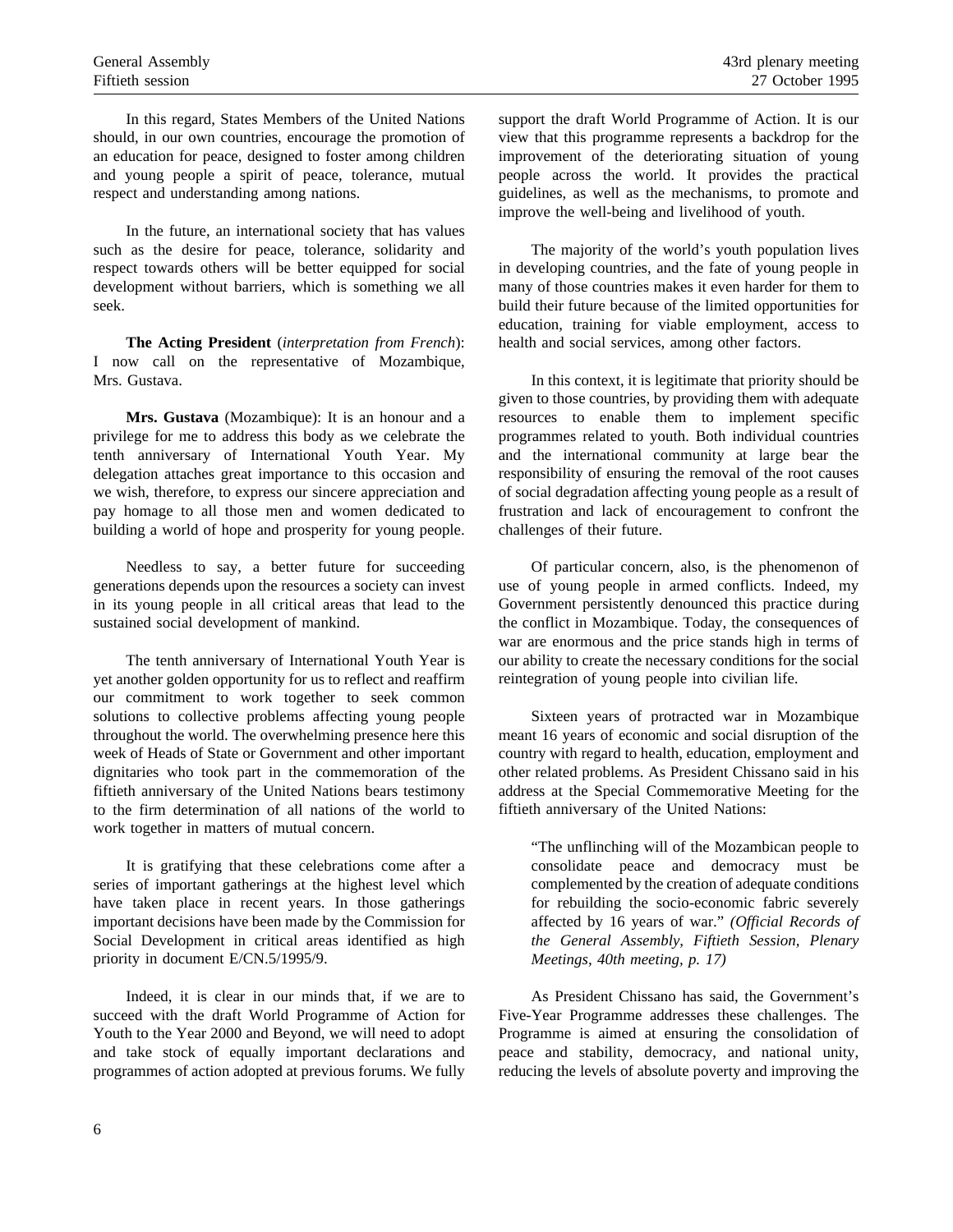living standards of the people, with greater emphasis on education, health, rural development, promotion of employment and de-mining.

We are working closely with the international community in different areas of social integration with a view to creating jobs in rural areas where the majority of the young people live.

My Government is committed to pursuing these efforts, and we look forward to continued support from the international community for the success of the draft World Programme of Action for Youth to the Year 2000 and Beyond.

**The Acting President** (*interpretation from French*): I now call on the representative of China, Mr. Wang Xuexian.

**Mr. Wang Xuexian** (China) (*interpretation from Chinese*): It may be more appropriate for a young man than a grey-haired man like me to make this statement, but I also have reason to do so. First, I was once young. Second, I have always loved young people. I am deeply convinced of the irrefutable truth of what the late Chairman Mao Zedong said in those days to China's youth:

"The world is yours as well as ours, but in the final analysis it is yours. You, the young people, in the prime of life and full of vitality, are like the rising morning sun at eight or nine o'clock. The hope is on you."

It is a major event in the field of youth that, at the time of the fiftieth anniversary of the United Nations, we are gathered here to commemorate the tenth anniversary of International Youth Year, to take stock of the United Nations' efforts in youth-related areas, to discuss important global programmes for the work of youth to the year 2000 and beyond, and to designate a date for International Youth Day. This demonstrates the great expectations of the international community from youth and the importance it attaches to the issue of youth. We would like to express our support and congratulations to this meeting.

The year 1985 was designated International Youth Year. Since then, great and profound changes have taken place on the international scene, and these changes have created good opportunities for promoting our efforts in the field of youth. The United Nations has done much useful work in pushing youth activities in a more pragmatic direction, and Member States have made great efforts

centred on the theme of "participation, development and peace" as adopted for International Youth Year. The issue of youth has aroused increasing attention from the international community, activities aimed at solving social problems faced by youth have been on the rise, and efforts by different countries in this regard have made progress in varying degrees.

However, from a global point of view, the view of the issue of youth as marginal has not fundamentally changed. The extent of youth's participation in social, economic and cultural activities is far from satisfactory. In many countries and regions, social problems such as poor education, unemployment, disease, poverty, drug abuse and crime are multiplying. It is very disturbing that armed conflicts, natural disasters and social problems have driven large numbers of young people in certain regions to flee their homeland, thus worsening their living conditions. The issue of youth remains a weak link in the chain of the social development efforts of the United Nations. The treatment it receives is far from equal to other fields of social development, and falls far short of the demands of the international community. It is therefore necessary for the international community to make fresh efforts in the face of new situations and challenges.

At present, the gap between developed and developing countries in terms of wealth is widening. A vast number of developing countries are faced with a host of problems such as poverty, backwardness and lack of funds, which directly affect the development and participation of their young people. Young people in developing countries make up 80 per cent of the world's total. A good solution to the problems they face would give great impetus to overall progress on youth issues and contribute to the cause of global social development. The United Nations, and the international community as a whole, should therefore put the emphasis of their youth work on developing countries, attach due importance to the special difficulties and real needs of young people in developing countries and assist developing countries in carrying out positive and pragmatic youth programmes. The budget for youth activities within the United Nations system should be increased accordingly.

The Chinese Government has always supported and taken an active part in international activities in the field of youth. Ten years ago, the Chinese Government hosted the Friendly Gathering of Youth in the Asian and Pacific Region. This year, China presented to the United Nations posters for the tenth anniversary of International Youth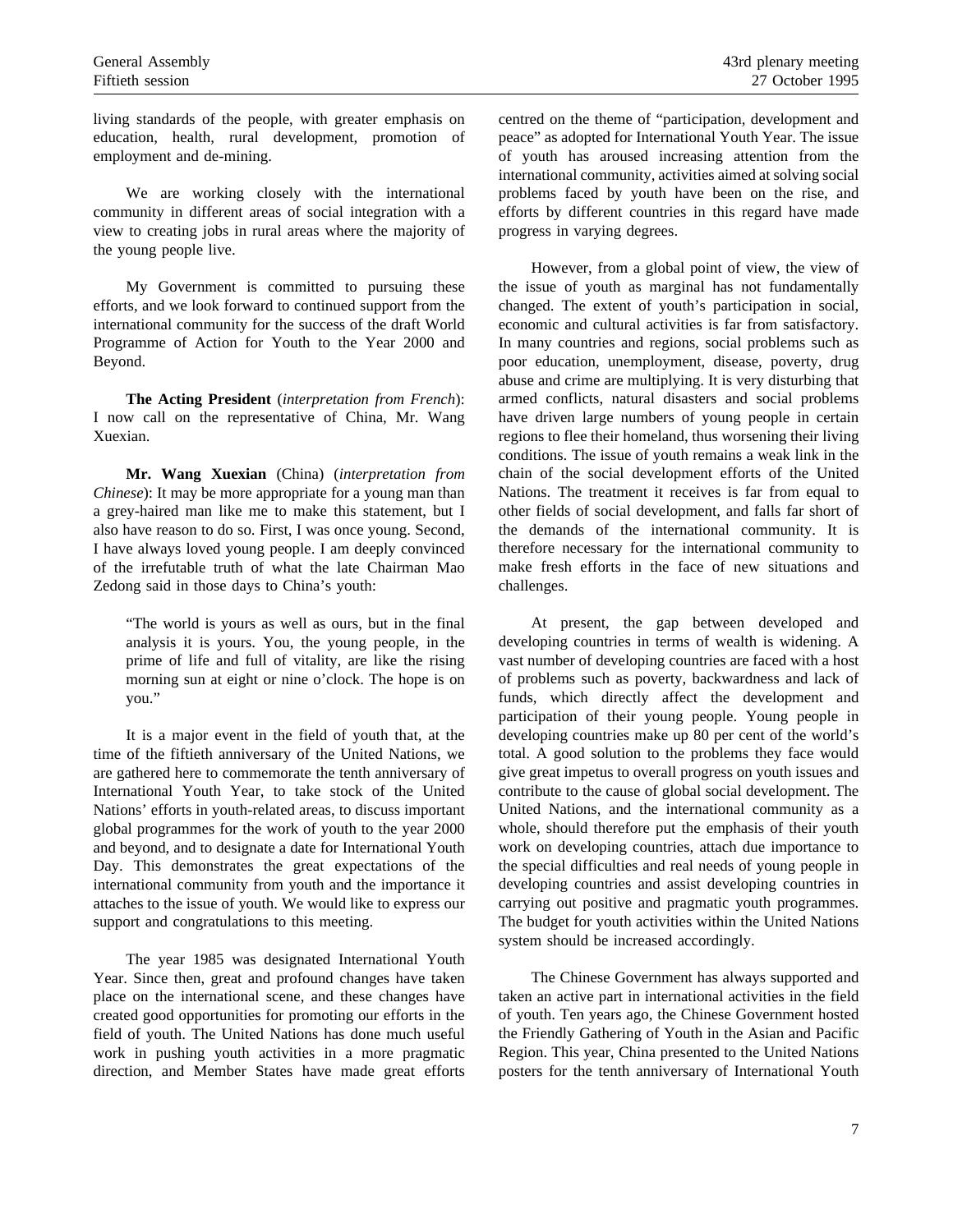Year. Not long ago, the All-China Youth Federation successfully held in Beijing the East Asian Youth Leaders Conference. We also actively participated in the preparation of the draft World Programme of Action for Youth to the Year 2000 and Beyond and have made vigorous efforts with other countries in refining the Programme.

We believe that the draft World Programme of Action for Youth to the Year 2000 and Beyond, which basically reflects the actual situation of current world youth affairs, is of positive significance to the development of world youth affairs beyond this century. Its adoption will help solve the problems faced by young people in various environments, create conditions for their full and effective participation in social development and decision-making in various countries, increase their access to education, health care and employment, protect them from the danger of drugs, encourage them to participate actively in environmental protection and other social activities, and promote mutual understanding and mutual respect among young people of different racial, religious and cultural backgrounds so that they can enjoy and cherish peace.

Therefore, the Chinese Government supports the adoption of the draft Programme of Action at the current session of the United Nations General Assembly. We hope that all countries will take practical and effective measures earnestly and effectively to implement the Programme of Action in line with the actual conditions and needs of their young people, and will strengthen their cooperation and their exchanges in this regard. We also hope that the United Nations and the international community will play an active role in implementing the Programme of Action, promote and carry out the youth-related programmes of the United Nations system, strengthen coordination, expand technical cooperation, provide the necessary resources, and inject new vitality into global youth work so as to advance it to a new stage.

The Chinese Government has always attached importance to youth work and has formulated and implemented a series of policies concerning the protection and training of young people. There are explicit provisions concerning youth policy in China's Constitution and in relevant laws, the central purpose of which is to protect the rights and interests of young people, facilitate their development, and encourage them to take an active part in political, economic and social development. To protect the rights of minors, the Minors Protection Law of the People's Republic of China came into effect in January 1992. Accordingly, local governments throughout the country have also promulgated laws and regulations for the

protection of minors. In recent years, the Chinese Government and youth organizations have carried out, in the light of China's actual conditions, a great variety of national and local activities focusing on the theme of going beyond the century such as the Youth Civilization Project Beyond the Century and the Youth Talents Project Beyond the Century. They have also formulated one theme of China's Agenda 21 programme: youth participation in sustainable development.

By participating actively in the nation's political, economic and social activities, young people in China have already become a very important force in national development. Their representatives are participating in decision-making in the Government and People's Congresses at all levels. In response to the poverty-relief activities advocated by the Government, young people in China have set up 10 million small farms, timberland centres, pastures, orchards and mills throughout the country. They have established the Youth Development Foundations of China, set up the first fund for assisting drop-outs to return to school in poverty-stricken areas, and taken an active part in environmental protection activities and in voluntary tree-planting and "Greenland" projects. Youth centres have also been established in accordance with the special characteristics and needs of young people. Now there are in China 40,000 youth homes, more than 1,100 youth palaces and more than 100 youth publications and periodicals. Psychological counselling centres have been set up in most universities, colleges and high schools. Rehabilitation centres have been established for the young disabled across the country, and cultural facilities for young people in China have been greatly improved.

China has about 600 million young people, who are its most valuable asset. China is shouldering the heavy responsibility of fostering a quarter of the world's young people. The Chinese Government will make further efforts in the field of youth, carry out, in light of its actual conditions, the World Programme of Action for Youth to the Year 2000 and Beyond, take an active part in United Nations activities in the field of youth, and strengthen its exchanges and cooperation with other countries so as to contribute to the sound development of global youth affairs.

**The Acting President** (*interpretation from French*): I now call on the representative of Trinidad and Tobago, Mrs. Annette des Iles.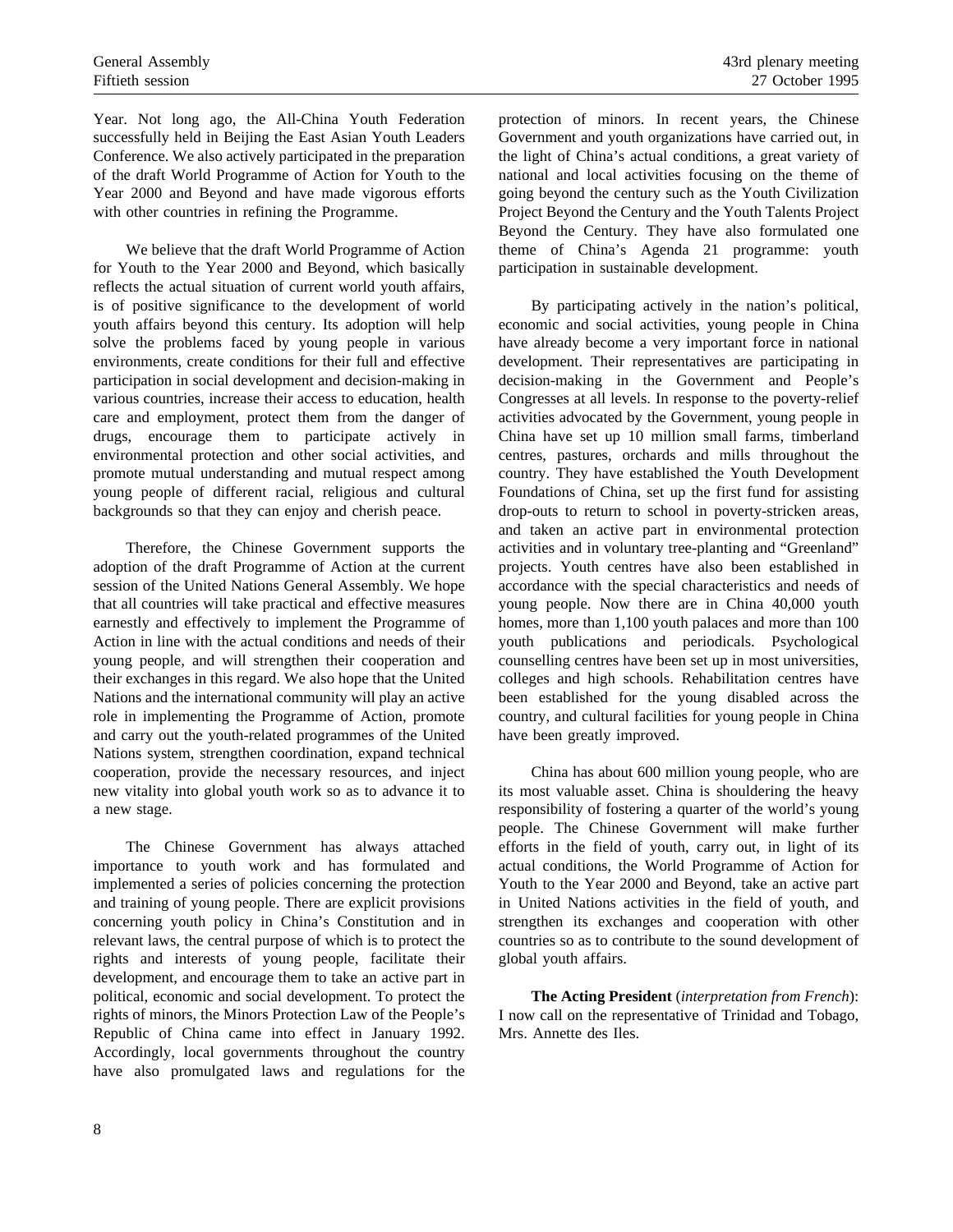**Mrs. des Iles** (Trinidad and Tobago): Earlier this week, Heads of State and Government from around the world met in this Hall to commemorate the fiftieth anniversary of the United Nations. They reflected on the activities of the United Nations since 1945 and spoke of their future aspirations for this noble Organization. It is significant that on the heels of this historic event, the General Assembly is convening to commemorate the tenth anniversary of International Youth Year, because the future of our world will be determined in large measure by the vision, hope and ideals of our young people, and the way in which the problems facing them are addressed.

There is no genius like the genius that resides in the energy and creativity of youth. Young people have the ability to make a dynamic and positive contribution in today's world. They will be the ones to succeed us, and to assume important decision-making positions in the years ahead. It is incumbent upon us, therefore, to invest judiciously and generously in today's young men and women, remembering that they constitute a significant group in the population of many of our countries. In my own country, for instance, young people represent no less than one sixth of the total population.

There are certain major areas of concern to youth worldwide. These include employment opportunities, education, health and the problems of drug abuse, crime and violence. These challenges are compounded when many young people feel marginalized or alienated, and excluded from important policy decisions affecting them.

Most countries, especially developing countries, face serious problems of unemployment and underemployment, and youth are among the most severely affected. In Trinidad and Tobago, for example, 75 per cent of the unemployed are young persons. The job market is also increasingly unable to employ youth at their levels of qualifications and skills, and they are likely to be engaged in work below their capability. This is a disconcerting situation because employment provides youth with the means to support themselves, a way of actively contributing to the economic development of their communities, and a means of obtaining a level of independence in the development of adult roles and responsibilities.

Trinidad and Tobago attaches the greatest priority to training and employment programmes for young people. In Trinidad and Tobago, such programmes include the Youth Training and Employment Partnership Programme and the Apprenticeship for Industrial Mobilization. The Youth Training and Employment Partnership Programme comprises a Career Enhancement Project, a Vocational Skills Training Project and a Micro-Entrepreneurship Project. The common theme of the Programme is the overall training and self-development of youth to engender a transformation of their natural skills into an income-earning opportunity. The Apprenticeship for Industrial Mobilization utilizes on-the-job training techniques as a means of equipping young people.

Other approaches adopted by the Government to promote youth employment through training and retraining are: the use of youth camps, which offer a wide range of craft and secretarial courses; trade centres, which concentrate on the construction industry and skills related to house maintenance; and youth centres. The nongovernmental organizations and the private sector are also involved in the provision of trade and skills training for young people.

Some other initiatives adopted in Trinidad and Tobago, geared to relieving youth unemployment, include the introduction in 1993 of the Civilian Conservation Corps, which offers temporary employment in projects related mainly to the improvement of the environment, as well as the Aided Self-Help Programme and the Small Business Management Programme, both designed to assist young entrepreneurs. More recently, the Agricultural Development Bank has opened a "youth window", offering soft loans and support services to young people interested in pursuing agriculture.

Trinidad and Tobago has a comprehensive education system but, as in many countries, its inability to provide students with the skills for the changing job market is a matter of concern. Another disturbing development is the deterioration in the performance of young men in the education system, with a growing incidence of drop-outs and functional illiteracy. These concerns were among the issues considered by a National Task Force on Education. The recommendations of the Task Force are being given serious consideration as Trinidad and Tobago attempts to reform the education system to meet today's needs. The crucial role of education in the development process and the growth of individuals, especially young people, forms a cornerstone in attempts to restructure the education system.

Another critical basic need is good health. Key health issues affecting youth include malnutrition, sexually transmitted diseases, HIV/AIDS, teenage pregnancies, narcotic and psychotropic drug abuse, misuse of alcohol and tobacco, and psychological and mental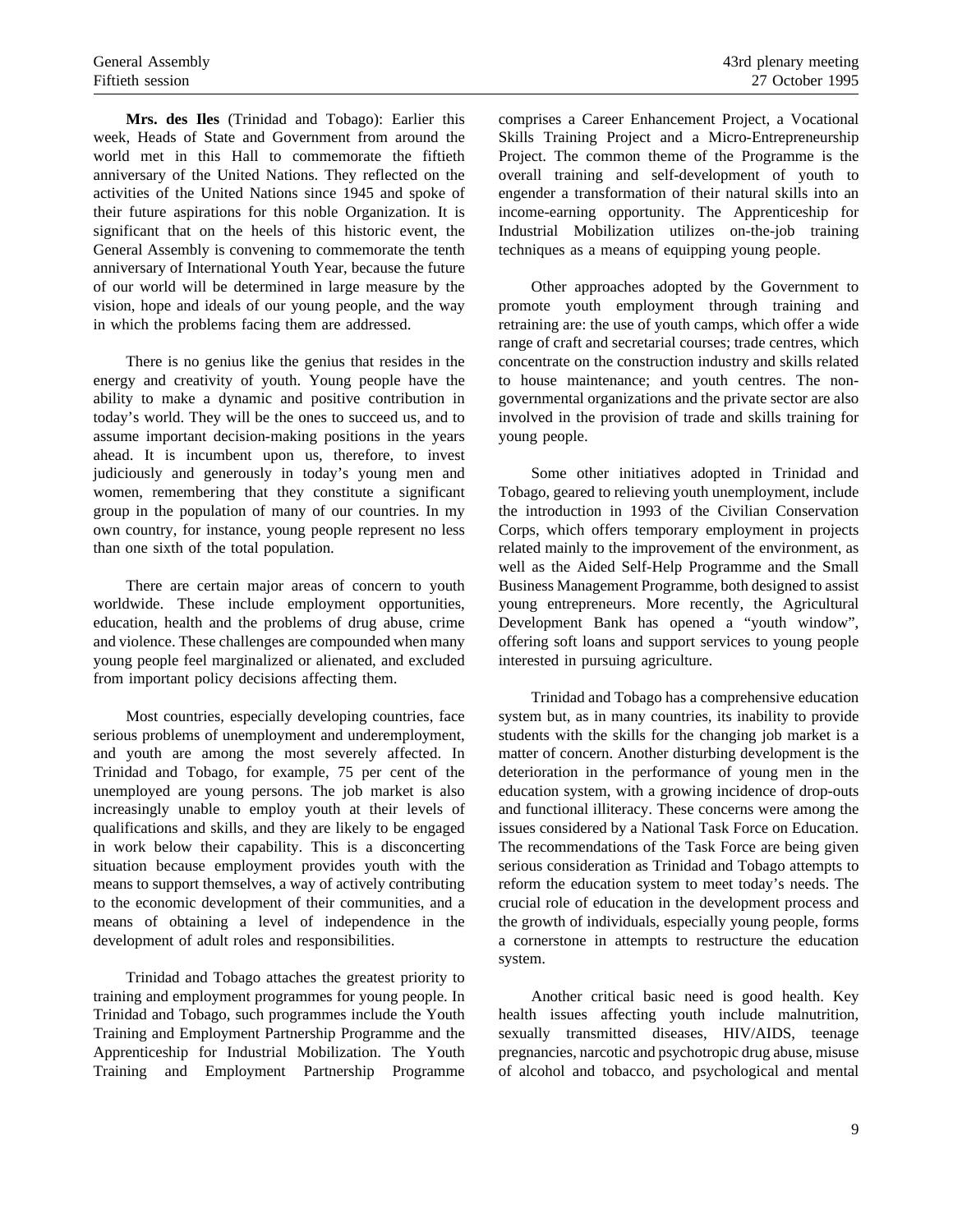disorders. A most disconcerting development is the high increase of young people suffering from HIV/AIDS. The World Health Organization's Global Programme on AIDS states that 50 per cent of HIV infections occur in people aged 15 to 24 and about one fifth of all people who have AIDS are in their twenties. Male youth in the Caribbean are also at high risk due to HIV infection, and AIDS is now a leading cause of death among young men in the region.

Another area in need of urgent attention is widespread drug abuse and drug trafficking and the increase in alcohol consumption and tobacco use among young people. Demand reduction programmes for drugs, tobacco and alcohol need to target more on youth. The drug problem is particularly serious because there is a marked correlation between the increase in drug abuse and violent crimes. In the Caribbean, the typical offender and victim of drugrelated violent crimes is the young working-class male.

In Trinidad and Tobago the National Alcohol and Drug Abuse Prevention Programme coordinates drug abuse prevention initiatives and fosters and facilitates the efforts of several non-governmental organizations involved in the struggle against drug abuse. A central element of its programme is focused on youth, both in and out of the school system. The Prevention Programme is also involved in treatment and rehabilitation.

Another growing phenomenon that is engaging the attention of policy-makers in the Caribbean is the emergence of street children and the incidence of homelessness among young people. Some of the factors contributing to this development are the deterioration in socio-economic conditions and the effects of drug addiction. The erosion in the family structure and value systems, and the lack of proper role models, are also factors that must be given attention in considering these and other related needs and problems of youth.

I now wish to turn briefly to the issue of institutional arrangements. In Trinidad and Tobago, there exists a wide cross-section of voluntary organizations whose aim is to assist young people in their development. There is an active Youth Affairs Division located in the Ministry of Sport and Youth Affairs, and its vision is to foster an environment for the development of youth. It is also recognized that there needs to be an integrated approach to youth policy and that young people must be part of the consultation and decisionmaking process.

The Government of Trinidad and Tobago acknowledges the need to rationalize its youth development thrust, and a comprehensive study on the present situation of youth in Trinidad and Tobago has been commissioned. This study will look at the nature and magnitude of the social problems, attitudes, behaviour and perspectives of young people and present a profile of the country's youth.

With respect to regional cooperation on youth affairs, the Caribbean Centre of the Commonwealth Youth Programme plays a crucial role in coordinating regional policies and programmes. Its activities include youth exchanges, training and seminars. An important tenet of the Commonwealth Youth Programme is to work towards developing a society where young men and women are empowered to develop their potential, creativity and skills. In May this year, a successful meeting of Commonwealth Youth Ministers was held in Trinidad and Tobago. The activities of the United Nations, through its regional commissions, are also extremely useful. In this connection, I wish to make special mention of the meeting held in Chile in September 1991, at which a joint declaration of United Nations bodies and other intergovernmental organizations on policies relating to youth in Latin America and the Caribbean was adopted.

Trinidad and Tobago also wishes to commend the efforts of the United Nations in formulating an international policy on youth, with emphasis on the important themes of participation, development and peace. The adoption and implementation of the proposed World Programme of Action for Youth to the Year 2000 and Beyond will be another significant step forward in helping to address effectively the challenges facing our youth, so as to enhance their participation in and their contribution to society. My delegation places particular emphasis on the recognition, in the draft World Programme of Action, of the essential role of international cooperation, especially as it relates to international technical assistance and advisory services. There must be concerted action by the international community in order to ensure the success of the World Programme.

Young people constitute a major human resource. They are the parents and leaders of tomorrow and a significant force in the economic, political and social development of our countries. It is our responsibility to work with them to ensure a better world for our own generation and for generations to come. They deserve nothing less.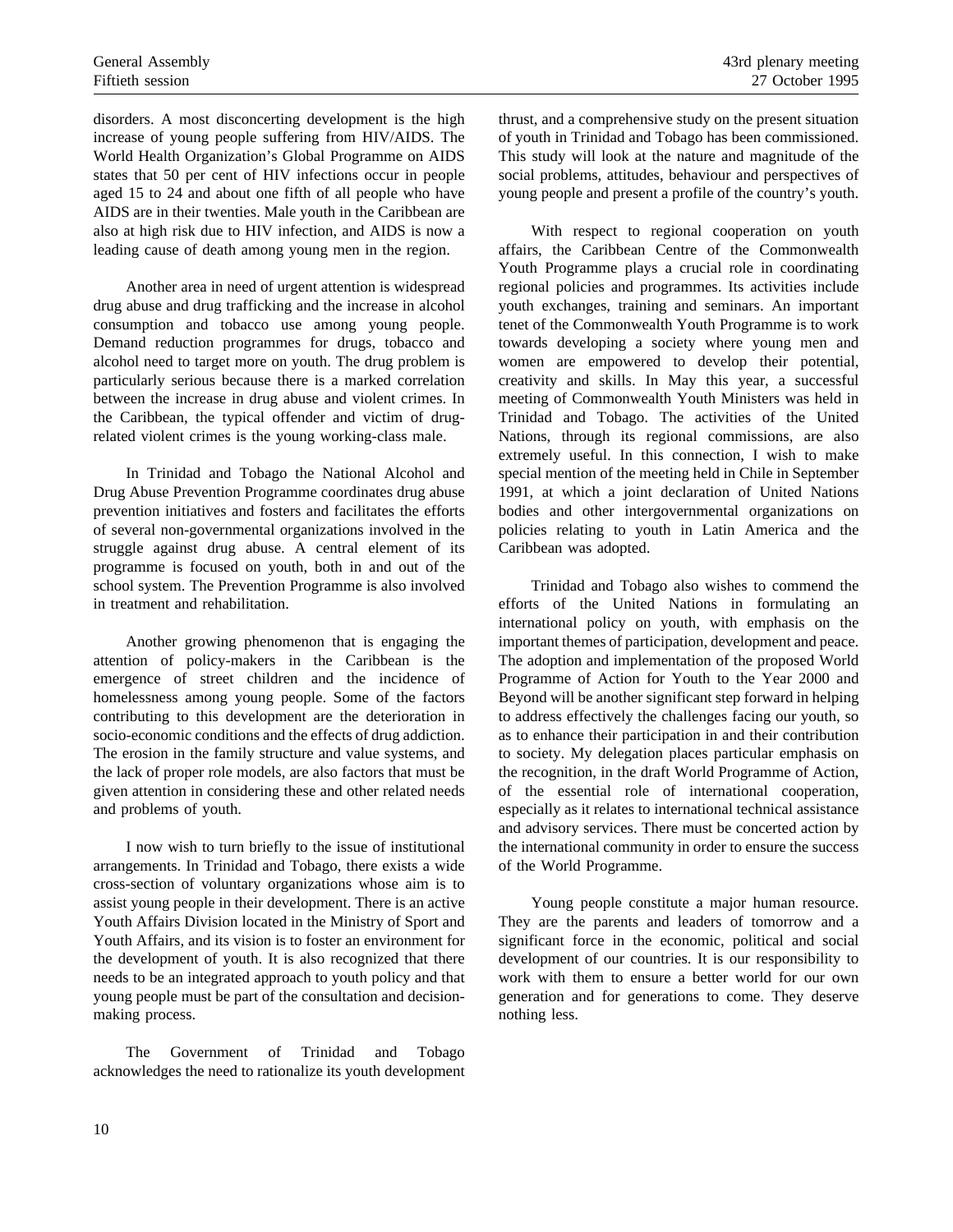**The Acting President** (*interpretation from French*): I now call on the representative of Paraguay, Mr. Enrique Riera Escudero, Deputy Minister for Youth.

**Mr. Riera Escudero** (Paraguay) (*interpretation from Spanish*): The Republic of Paraguay, which has a long history of authoritarian Governments, has enjoyed full civil and political freedoms for more than six years now, as part of a democratic process which, slowly but surely, is being consolidated and strengthened, with the consensus of a noble, peace-loving and hard-working people that makes daily sacrifices in order to build a better future for its children.

In these first few years the democratic Government has devoted its best efforts to restoring rights that were infringed for three decades and to restructuring the branches of Government, whose balance and interdependence were established in the new national Constitution, which has been in force since 1992.

At the same time, we have created constitutional mechanisms to monitor public affairs. In addition to the unconditional reinstatement of freedom of the press, the National Congress has regained its indispensable autonomy and the power to balance the activities of the executive branch through the office of the Comptroller-General of the Republic, the Ombudsman and bicameral investigative commissions, which have yielded important results in terms of administrative transparency.

Finally, we have established the new Supreme Court of Justice — which is appointing new judges in every jurisdiction of the country — thus completing the restructuring of the third and last branch of government awaiting restoration in this democratic process. Within this legal-political framework, built on the basis of an established timetable, we can say with conviction that the process of democratization in Paraguay is irreversible.

However, despite progress in the political sphere, the democratic system has revealed major economic and social shortcomings as a result of the freedoms that we are enjoying. Nowadays the national Government takes a responsible approach to the structural imbalances in our economy, which created serious social problems that were not given institutional attention for a long time. We come from a State-controlled and overprotective economic system, which, with its paternalistic attitudes and vexatious favouritism, gave rise to unjust inequalities in terms of access to opportunities for personal advancement and in the development of our national economy.

Our present approach to a social market-economy system has made possible the creation of a climate of competence, with equal opportunities, aimed at the sustainable development of the country with social equity in order to make us more efficient and competitive regionally, in the Southern Cone Common Market (MERCOSUR), and internationally, with the rest of the world.

In this context, a country like ours, where 70 per cent of the population are under 35 years of age and half the people are under 20, has a great future. The Vice-Ministry of Youth, one year after its establishment as a branch of the Ministry of Education and Worship, submitted the first national youth plan, entitled "The Country We Want". The process of drafting this plan was eminently participatory, more than 2,500 youth leaders from all political parties, religious youth organizations, student organizations, trade and labour unions and sports organizations having been brought together through the regional consultative forums that were held in the departments in the interior of the Republic.

In that plan, which was submitted to the President of the Republic on 21 September this year — Youth Day youth is regarded as "the primary strategic human resource" because young people assimilate new technology more easily, have initiative and are more able to adapt to change with the speed and thoroughness required in our times.

These thousands of Paraguayan young people, who have been living in democracy for more than six years, realize that they are no longer a problem but, rather, our country's solution. But we need to invest in them, not by adopting the mistaken and outdated approach of offering them only frivolities or superficial things, such as sports or entertainment, but by offering them serious opportunities for their complete development and solutions for their fundamental problems, such as work, education and health, as well as addressing other, equally important questions, such as drugs, AIDS, tobacco and alcohol. We are committed to ensuring that youth, representing the present and future of Paraguay, will as soon as possible become part of our democratic process and of the socio-economic development of the country, for the benefit of our people.

## *The President returned to the Chair*.

In addition, we pledge, in this historic Hall, to work intensively to achieve with them an international world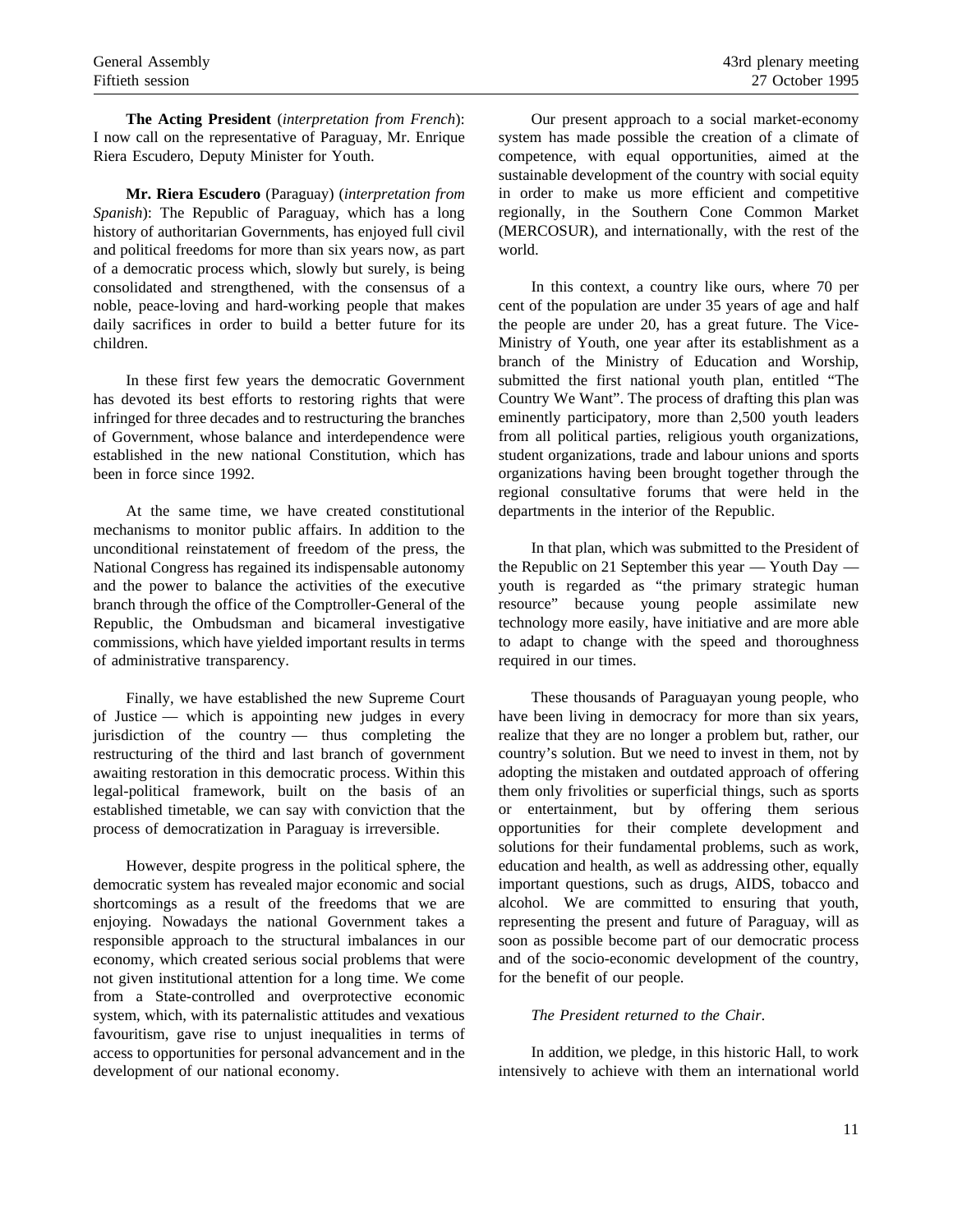that is more peaceful, integrated and united and whose countries pool their efforts, not only because they need each other but also because they have a sincere appreciation of each other's peoples, languages, customs and ideas. Through the exchange of human, scientific and economic resources, we can all help each other in solving the problems of our people and our peoples, which is the supreme and ultimate goal of our efforts.

Today it is no longer possible to imagine a world of isolation, with countries and leaders insensitive to the major problems of mankind, distant from others, walled off by silence, sterile confrontation or the wasteful use of resources for destruction rather than construction. Young people are and in human history will always constitute a vanguard and an inexhaustible moral reserve.

The generation that enters the year 2000 faced with a perceptible crisis of ethical and moral values must renew with more vigour than ever its commitment to society, guided always by its convictions and never by considerations of convenience, respecting human rights and struggling with all its force for the perennial principles of justice, freedom and equality for all.

Let us never abandon these ideals, which are like stars that we may never attain but must never lose sight of in order not to stray from our path.

I wish to conclude with a thought that sums up our vision of the mission of the men and women who live on this beautiful planet: we did not inherit this Earth from our parents; we have it on loan from our children.

**The President**: I should like to inform the Assembly that the representative of Australia has requested to participate in the debate on this item. Inasmuch as the list of speakers was closed yesterday, may I ask the Assembly whether there is any objection to the inclusion of that delegation in the list of speakers?

I see no objection. Australia is therefore included in the list.

I should like again to remind all representatives that we have a long list of speakers. Owing to the serious financial situation of the United Nations, the afternoon meeting has to adjourn at 6 p.m. I therefore appeal to all speakers to keep their statements brief so that all participants, some of whom have come from far away for these meetings, may be able to speak today within the time allocated to these meetings.

I now call on the representative of India, Ms. Murugesan.

**Ms. Murugesan** (India): The global youth population numbers more than a billion, of which more than 80 per cent are in the developing countries. While this is a message of hope, it is also a challenge. Developing countries today face poverty, population growth, inadequate shelter and housing, and weakening of support systems. India, like many other countries, has to confront these problems by focusing on the potential of youth and devising ways to exploit this through social and economic restructuring and the creation of appropriate social and Government mechanisms.

The proposed United Nations World Programme of Action for Youth to the Year 2000 and Beyond, the adoption of which we support, focuses on 10 critical areas of concern, among them education, employment, poverty, environment, juvenile delinquency and participation in societal decision-making. Special attention is needed to address the concerns of girls and young women. The draft Programme is ambitious, and could provide guidelines or useful inputs for governmental action on youth affairs.

The Government of India has instituted a department at the national level to coordinate youth affairs under its Ministry for Human Resource Development. A number of programmes have been devised to appropriately channel youth energies, and to train the young at all stages. The scheme of national *yuva kendras*, or youth centres, which came into operation in 1972, was aimed at focusing on the employment capabilities of rural youth. These youth centres organize leadership training programmes and social services.

The National Service Scheme is another programme which is aimed at involving university and high school students in rural reconstruction activities to assist the weaker sections of society. These students are also involved in the promotion of national family welfare programmes and the national literacy mission. Besides this, cultural exchanges are arranged between students from various parts of the country and foreign students. The Government provides free primary education throughout the country and, at the higher levels, finances the education of meritorious students from the weaker sections of the society in addition to subsidizing such higher education for the rest of society.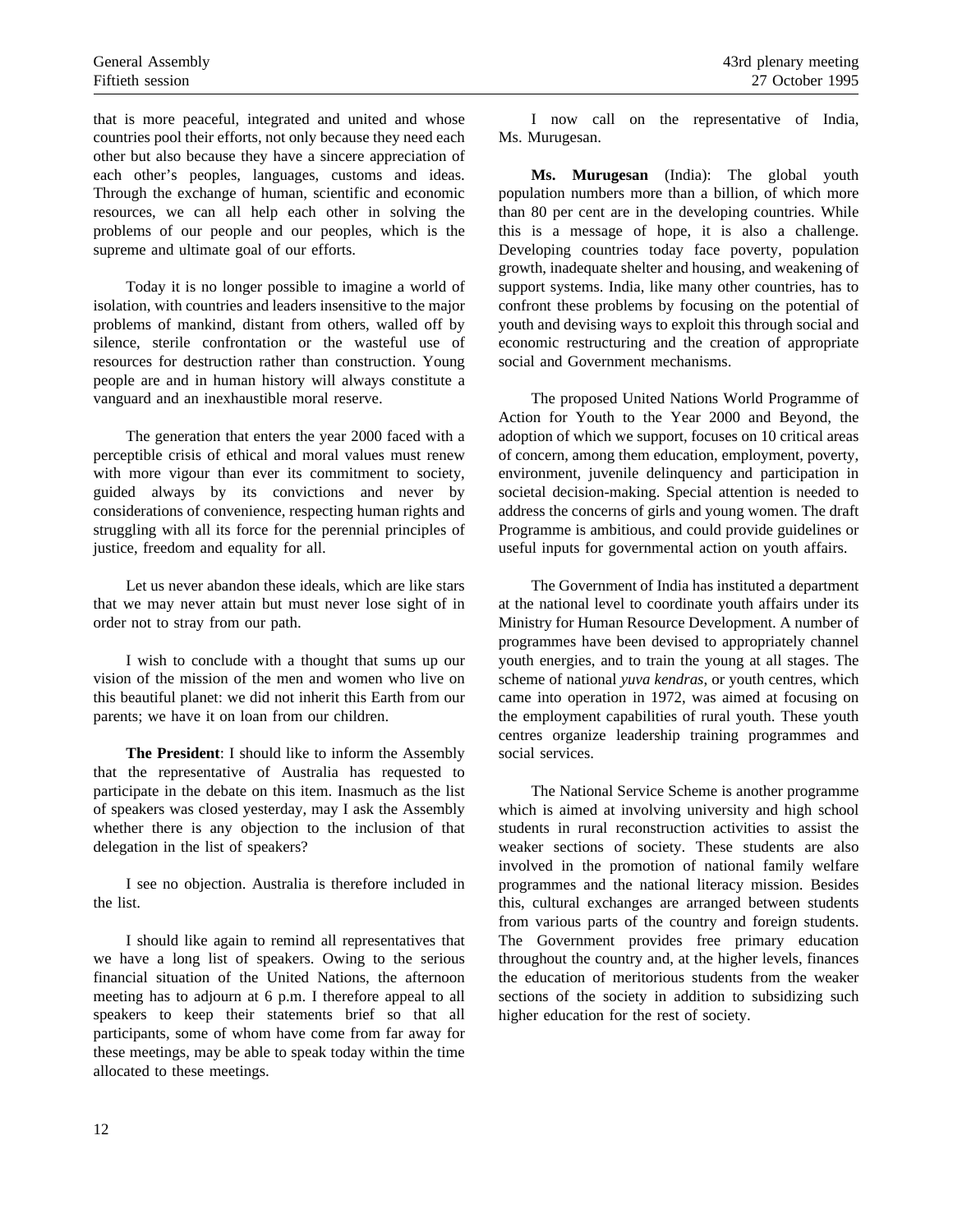India also has perhaps one of the largest affirmative action programmes aimed at the upliftment of women and the weaker sections of society.

In the decade between 1985 and 1995, the global social picture has changed. Young people are today faced with tougher choices, fewer opportunities, particularly in the developing countries, and are exposed to societies increasingly succumbing to drugs, AIDS and street crime. The United Nations proposal to improve the situation of youth through concerted action aimed at enhancing youth programmes and their implementation and evaluation at all levels needs all-round support.

The family is the basic building block of society. Good family values have been able to curtail tension, conflict, crime and violence in society, particularly in the young, and have protected, to a large degree, the rights and safety of children, engendered a sound social compact and responsibility, and directly contributed to the internal peace, growth, stability and harmony of society. It is of paramount importance that United Nations activities on human rights education should draw upon the best of successful family traditions and values from all societies, from both the East and the West, and promote them around the globe in the interest of more peaceful societies, and the preservation of human rights and social values for all mankind. Individuals as they grow up must realize that they not only have rights in society, but responsibilities to society as well, and to the global family as a whole, as reflected in the ancient Indian concept of *vasudeva kudumbakkam*, which means that the world is but one family.

For all, particularly young people, the family is the first resource and last resort. It is, however, unfortunate that families today are experiencing socio-economic changes that challenge their very structure, and the multigenerational relationships that they nurture. It is vital for the continuing stability of societies that communications between the younger and the older generations must continue. The Orient continues the tradition of the young caring for the old in the same manner that they had been cared for from their infancy. The aged, whose numbers are increasing, need special attention from the younger generations who have matured under their nourishing care.

The Declaration of Intent on Youth, part I of the draft World Programme of Action, calls upon Governments to provide opportunities for education for the young and productive employment; it also underlines the responsibility of Governments for guaranteeing to the young full enjoyment of all human rights; to take necessary steps to

eliminate all forms of discrimination against women and girls and, above all, to foster in their own societies respect and tolerance among young people for all cultures and religions. The draft Declaration of Intent and the Programme of Action as a whole, which focus on measures to strengthen national capabilities in the field of youth, provide practical guidelines for national policies on youth with international support.

**The President**: I now call on the representative of Mongolia, Mr. Tserenchimidiin Zorigtbaatar, Foreign Relations Secretary of the Mongolian Youth Federation.

**Mr. Zorigtbaatar** (Mongolia): It is a great honour for me to represent the youth of Mongolia at this special plenary meeting of the fiftieth session of the General Assembly on the occasion of the tenth anniversary of International Youth Year.

It is especially opportune that this occasion should fall shortly after the solemn commemoration of the fiftieth anniversary of the United Nations. This august Hall still holds in the air the unreserved commitment and unfailing faith of the world's leaders to the United Nations of tomorrow. To make tomorrow brighter we, the youth of the world, have to shoulder greater responsibility and exercise a stronger voice, commensurate to the challenges ahead. In this regard, we believe that the draft World Programme of Action for Youth to the Year 2000 and Beyond, which we hope will be adopted at the end of our deliberations today, will undoubtedly provide the sound policy framework and practical guidelines for national and international action to improve the situation of young people and enhance their participation in society. It is heartening to see that the draft Programme is built upon the important outcome and experience generated at the recent global Conferences held in Cairo, Copenhagen and Beijing.

Various problems faced by society are more acutely felt by its young members, since they constitute, by and large, the most vulnerable and marginalized group. This is even more the case for a country like Mongolia, where the young under 35 make up 75 per cent of the entire population. The 1990 wind of change has brought political pluralism and economic liberalization, along with an outbreak of such ills as poverty, unemployment, social disintegration and erosion of the societal fabric. Young people found themselves among the most vulnerable sector of society, prey to the web of juvenile crime and the phenomena of street children and school drop-outs,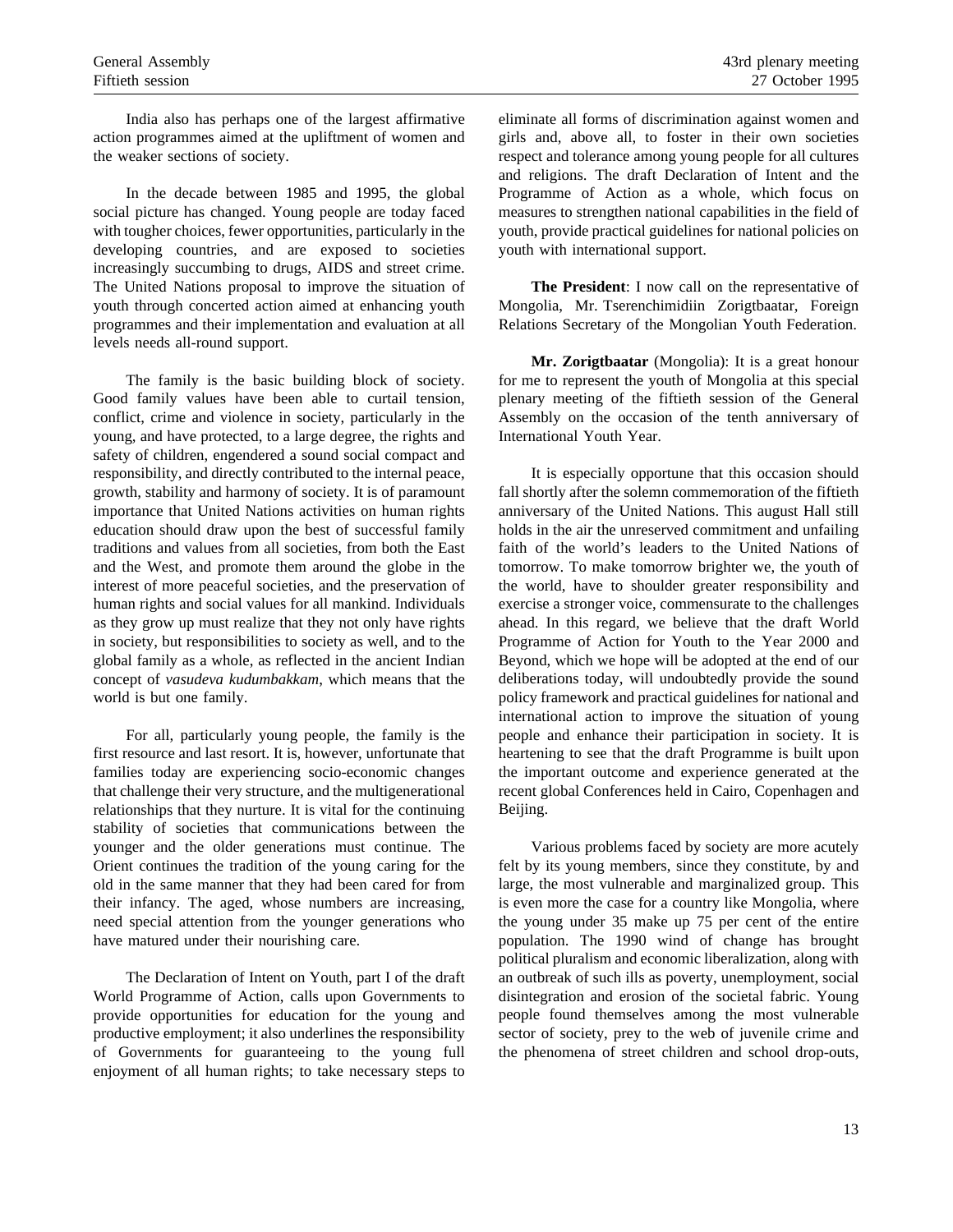illiteracy, unemployment and underemployment and tobacco and alcohol addiction.

The Government of Mongolia, in cooperation with relevant non-governmental organizations, is taking energetic measures to redress and improve the situation of young people. They include, *inter alia*, the organization of shortand long-term training and skill-training for incomegeneration by young people, thus helping create opportunities for self-employment for the poorer and weaker, and the adoption of policies discouraging tobacco and alcohol use, especially among children.

This year's autumn session of the Mongolian Parliament will consider a draft single youth law aimed at protecting the rights of the young people and ensuring their full participation in the life of society.

The Mongolian Youth Federation, an umbrella organization comprising 12 local organizations and movements with 80,000 members, with grass-roots representation in every administrative unit throughout the country, closely cooperates with the Government and other relevant non-governmental organizations on youth-related issues. The Federation, together with the Labour and Population Policy Ministry, has submitted for the consideration of the Government a draft comprehensive plan of action on youth to the year 2000 and beyond, whose implementation will, we hope, start at the beginning of the next year.

Let me briefly touch on some of the pressing problems facing Mongolian youth today.

First, as in society at large, youth education finds itself in a critical situation. Growing numbers of school drop-outs turn tomorrow's teenagers into illiterates. On the other hand, many of those young people who managed to graduate from high school are unable to pay for their higher education tuition, thus joining the ranks of the unemployed. Therefore, increased attention and greater efforts are needed to provide basic education to the illiterates in the first group and skill-training to those who are functionally illiterate.

The Mongolian Youth Federation, with the support of the European Union, has begun implementation of a twoyear project designed to help young single mothers/heads of households, to provide street children with medical care and basic social services, and functionally illiterate youth with skill-training.

Secondly, the poor and low-income young people unable to participate in the health insurance system do not receive any medical care or aid. In this respect, we are focusing our efforts on publicizing preventive measures, disseminating primary health knowledge and practices among a wider circle of youth.

The Mongolian Youth Federation is a full-fledged member of the World Assembly of Youth, the Asian Youth Council and the World Federation of Democratic Youth. We maintain close cooperation with sister organizations in more than 40 countries around the world.

We feel proud that at the initiative of our Federation a strong youth campaign for the protection of the environment has been launched in Ulan Bator as an outcome of the "Wild Nature" workshop held in August 1994 with the participation of youth representatives from 11 countries of the Asia-Pacific region. It is gratifying to note that this Ulan Bator initiative for the preservation of wild nature for succeeding generations has been and will be further manifested in Singapore and Thailand respectively.

In conclusion, let me reiterate the determination of Mongolian young people to collaborate with their sisters and brothers around the world to implement the World Youth Programme to the full.

**The President**: I now call on the representative of Jamaica, Ms. Cheryl Gordon, Youth Representative.

**Ms. Gordon** (Jamaica): Ten years ago the United Nations, recognizing the need for international attention to be focused on the situation of the world's youth, particularly their increasing problems, designated 1985 as International Youth Year, with "Participation, Development, Peace" as its theme. The objectives of that special Year were to enhance awareness of the needs and aspirations of youth; to make youth activities an integral part of social and economic development; to enhance youth participation in society; and to promote among youth the ideals of peace, mutual respect and understanding among people.

In accordance with these objectives, an International Youth Conference and World Youth Festival was convened in 1985 in Kingston, Jamaica, and was attended by over 1,000 youth leaders from some 100 countries. Adopted at that Conference was the Kingston Declaration of Principles, in which the youth leaders reaffirmed their adherence to freedom, justice and the democratic way of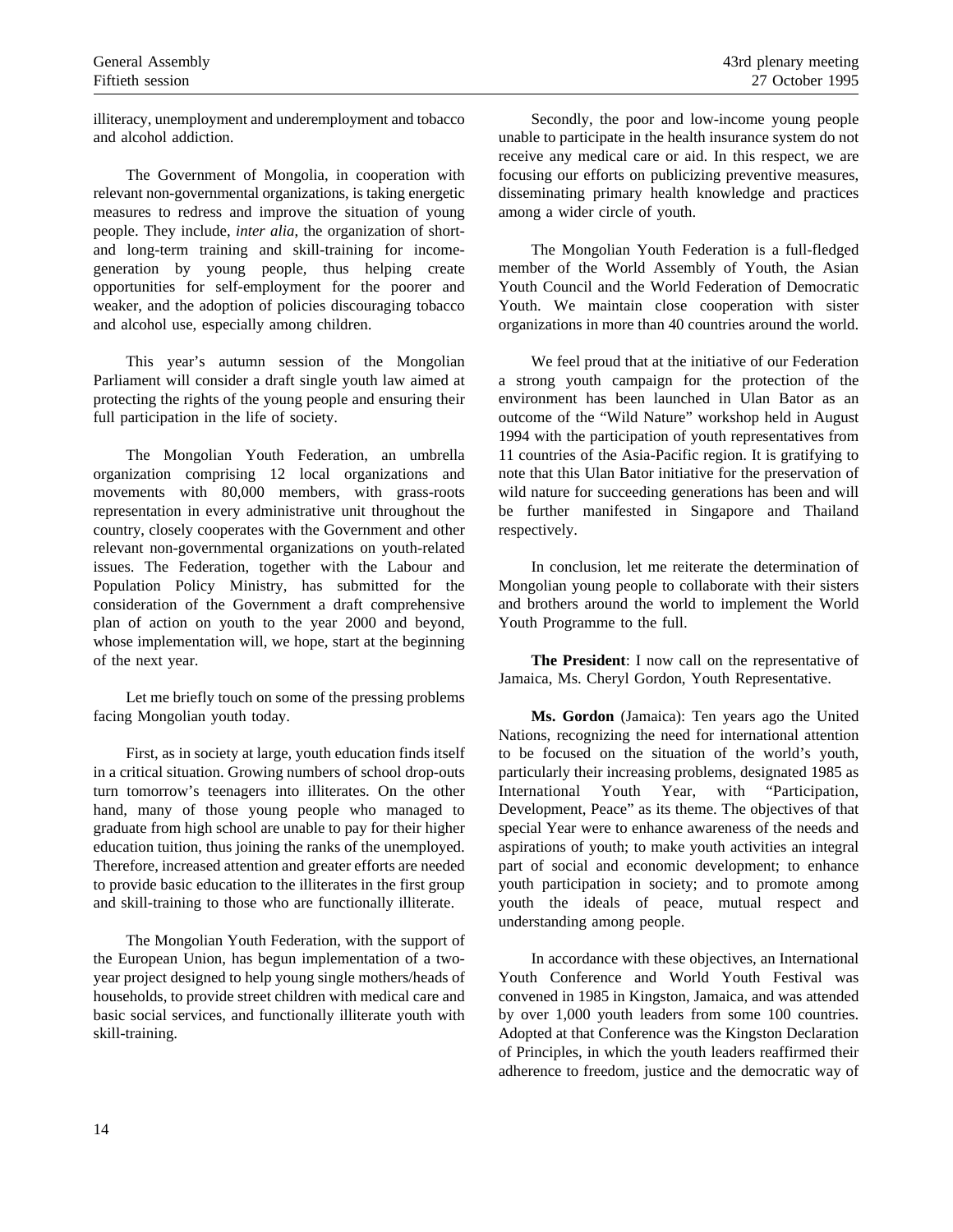life. It is significant that in the era of the cold war, when ideology split the nations of the world into hostile camps, the youth of this same world made their voices heard in support of world peace, in keeping with the United Nations theme for 1985.

Another highlight of the Year was the General Assembly's endorsement of guidelines for further planning and suitable follow-up in the field of youth. These guidelines contained suggestions on how countries could develop and implement youth policies and programmes according to the needs and situation of each country.

Ten years later, many of the youths of 1985 have grown up. Ten years later, the cold war, thankfully, is over, and so the peoples of the world are no longer divided to such a large extent by ideology. This creates a wonderful opportunity for young people from different parts of the world to have greater interaction with one another, sharing experiences and solutions to common problems. And the world's youths, ever alert, are taking advantage of this opportunity.

The end of the cold war has also redirected global attention to the issue of social development. The link between peace and development has been recognized by the United Nations, which has convened six global conferences since 1990 on themes related to human rights and economic and social development. This concept was recently underscored by the Prime Minister of Jamaica, the Right Honourable P. J. Patterson. Speaking earlier this year at the World Summit for Social Development, in Copenhagen, he stated,

"there can be no lasting and universal peace until we forge that new global partnership that eradicates the scourge of poverty, provides adequate shelter, combats illiteracy, malnutrition and drug addiction, affords adequate health security and halts human exploitation".

These problems, which besiege humanity in general, affect youth to an even greater extent. Many of the problems and interests that had been identified as urgent have multiplied in size, scope and intensity. A new "mid-generation" of youth calls for our attention to the same problems and concerns as beset its predecessors. Jamaica is therefore very pleased that the General Assembly has devoted its attention at this year's historic session to stirring the international community to renewed action in order to ensure that the problems and concerns affecting our youth are properly addressed.

Jamaica has always been actively involved in youth activities at the regional and international levels. In 1985 we were honoured to be one of 24 countries selected to come up with a document directed towards proposing solutions for some of the problems of the world's youth. That document was the forerunner of the current draft World Programme of Action for Youth to the year 2000 and beyond, which Jamaica hopes will be adopted during these plenary meetings. At the national level, our youth, like that of other countries, has been the agent and catalyst of social and political change, notably, but not solely, through artistic expression. Jamaican youth delegates participated extensively in two of the Preparatory Committee meetings for the World Summit for Social Development and in a number of activities held earlier this year in honour of the tenth anniversary of International Youth Year. Jamaica fully endorsed General Assembly resolution 49/152, of December 1994, and in keeping with this commitment, has included representatives from eight governmental and nongovernmental organizations in its official delegation to take part in this historic session of the General Assembly. Jamaica's active participation in youth discussions at the international level has born fruit: we were among the first countries to implement a national youth policy, which mirrors the draft World Programme of Action for Youth in many respects.

The draft Programme of Action outlines the issues confronting today's youth, which include education, employment, hunger and poverty, health, environment, drug abuse, juvenile delinquency, recreation and leisure and rights and responsibilities. These concerns are similarly reflected in Jamaica's National Youth Policy, which identifies eight major issues facing our youth. These include the effects of cultural penetration and rising materialism, alienation and lack of recognition and healthrelated problems.

The draft document also suggests strategies for addressing these issues. With respect to education, the draft Programme proposes to address deficiencies in the education of youth through, for example, improvements in vocational and professional training and access to apprenticeship programmes. In addition, Governments should establish or strengthen programmes to educate young people about the cultural heritage of their societies.

Similar measures contained in Jamaica's National Youth Policy include an increased emphasis, within educational programmes, on Jamaican culture and heritage, an expansion of our apprenticeship programme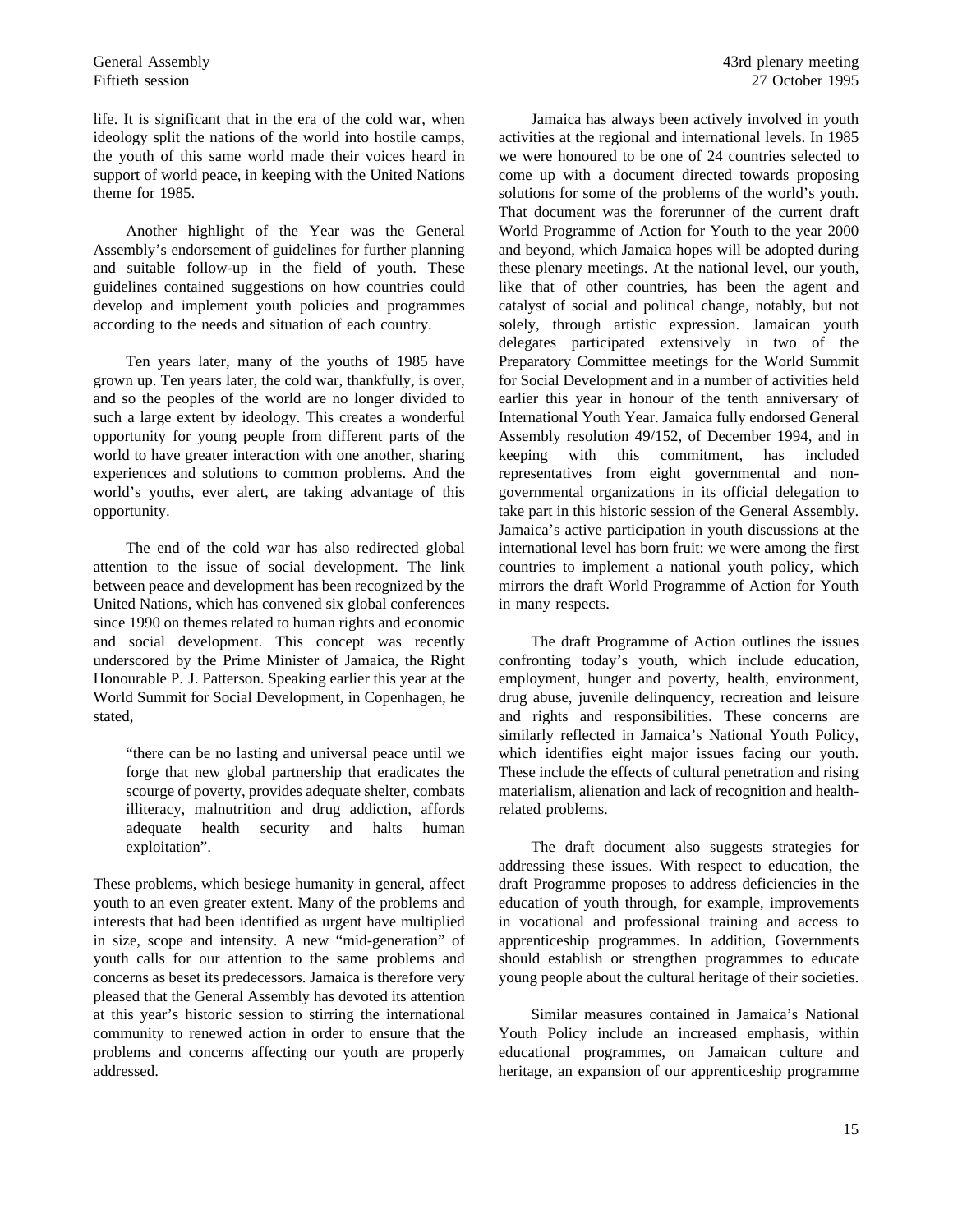and a review of school curricula to ensure that subjects taught are relevant to the requirements of the job market.

Most importantly, Jamaica has this year reintroduced its National Youth Service, which will have very strong components of leadership training and remedial education. The draft Programme also suggests the promotion of selfemployment schemes for youth with funding and technical support from Governments and private-sector bodies. Also suggested are cooperative schemes in which young people could be involved in the production and marketing of goods and services. In accordance with our National Youth Policy, Jamaica will be developing model youth-run cooperatives that will include guidelines for management training in entrepreneurial techniques. Similar programmes already exist within the secondary school system.

In the area of agriculture, the draft Programme states that Governments should provide land grants to youth and youth organizations. In line with this renewed focus on agriculture, the Jamaican Government will embark on a major promotion scheme to encourage young people to take up agricultural careers, and to facilitate their doing so, by providing special access to land, capital and technical assistance.

In the area of health, Jamaica's National Policy is geared towards the promotion of health education to encourage positive values and attitudes among our youth. This includes a focus on preventive action as well as programmes designed to instruct youth in parenting skills and responsibilities, health education and family-life education. Teenage fathers and mothers will be specially targeted. Already operating in Jamaica there are programmes designed to assist teenage girls whose education has been interrupted by pregnancy. Many of these programmes also provide counselling for teenage fathers and the parents of teenage mothers.

In the area of drug abuse, Jamaica will target youth organizations as key players in designing and implementing programmes to help reintegrate young people into the community, which we consider to be the best protection against potential drug abuse. Treatment and rehabilitation programmes for young substance abusers will also make use of peer group pressure in a positive way, as young people can participate in therapy sessions for substance abusers.

In line with International Youth Year's theme of participation, Jamaica's youth-leadership programme will also be expanded to enable young people to be effectively represented in decision-making and implementation activities taking place in society. Young people are especially concerned about the preservation of the environment and the increasing use of violence to resolve conflicts.

If I have focused overwhelmingly on problems affecting young people in my country, it is precisely because these are the issues that Jamaican youths have themselves repeatedly emphasized as their major concerns and that they need to see properly addressed. Although various national programmes have been implemented in the past — aimed at skills, training and self-help, among other things — these have had only a limited impact. The truth is that the institutional framework for addressing youth-related problems and issues in Jamaica has been inadequate, with limited coordination and interaction between the various youth organizations, both governmental and non-governmental. This has led to duplication of services, a waste of resources and piecemeal solutions. In addition, there was no officially approved policy on youth to guide agencies so that they would act in accordance with a common set of strategies or towards common goals.

Jamaica's national youth policy was therefore designed to redress all these deficiencies, but first of all to bring an integrated approach to the activities of youth organizations nation wide and to equip all youth with the necessary academic, technical and life-coping skills to foster their personal development. The policy is the product of extensive consultation, participation and discussion involving a wide cross-section of youth-related organizations and groups across Jamaica, both governmental and non-governmental.

We have also strengthened our Youth Division, located in the Ministry of Education, Youth and Culture, to be the focal point for the implementation of our youth policy, coordinating the various youth programmes through collaboration with Government and nongovernmental youth organizations. The policy is not intended to be either static or cast in stone. Consultations towards improving and updating its strategies and their effective implementation will continue to be sought.

As is clear, the policy I have just outlined is, certainly from the point of view of my own country, an extremely ambitious one. It not only comprises new and creative measures to address the needs and aspirations of our youth, but also seeks to reintroduce and reinvigorate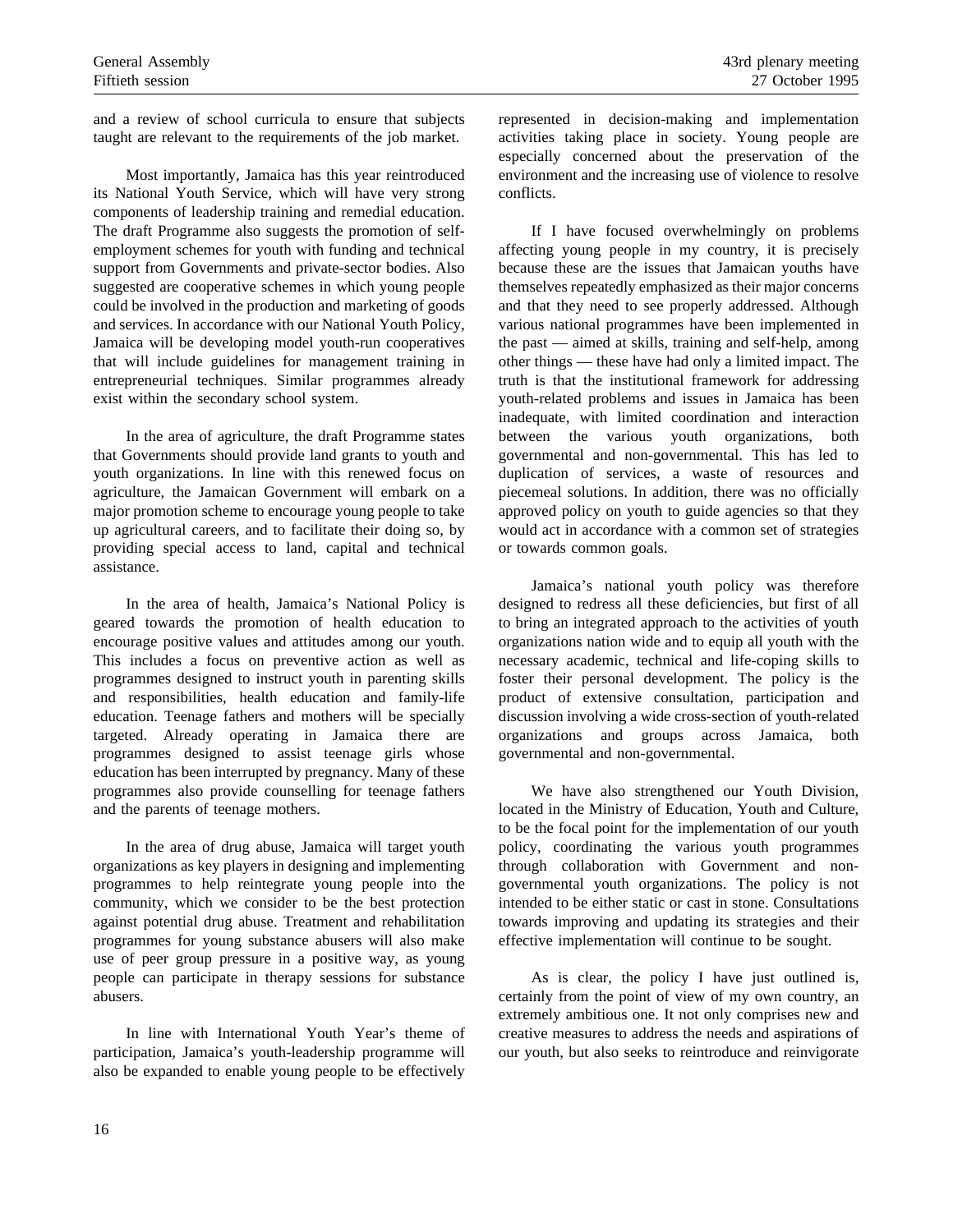traditional and past programmes and practices of previous generations.

Aside from the already present political will and commitment on the part of Governments, financial and technical assistance, as well as advice, are needed if programmes such as those I have outlined are to succeed and to remain on track. In the specific case of Jamaica, the Government has identified, for necessary international assistance, priority measures concerning the establishment of the appropriate institutional structure, the establishment of a database on youth in Jamaica, and the expansion of our National Youth Service. In this respect, United Nations help will be sought to provide technical assistance for consultants, training, attachments, study, visits, equipment, and funds for feasibility studies and pilot projects. More creative means of assistance could be devised to assist youth, which would involve more funds being made available by Governments on a voluntary basis, but which could also involve the provision of non-monetary assistance, such as technical assistance and advice. We as Governments have to remember that youth are not patient. Their concerns and solutions to the problems that affect them cannot be put on hold, pending discussion and bureaucratic red tape, as these concerns and problems often develop and explode at a remarkable pace.

Although the situation of youth differs from one country to another, we believe that young people world wide would benefit from an increased exchange of ideas among themselves and among Governments and Government agencies responsible for youth, on similar questions relating to their young people.

Jamaica, as one of the countries intimately involved in the formulation of the document before the Assembly, fully endorses it and urges fellow Member States to do the same. Of course all the measures contained in the draft Programme of Action will not be fully applicable to all our countries; that is illogical. During the negotiations on the final draft these past three weeks, differences in culture and style again made it obvious that the document could not adopt a blanket approach to concerns facing the world's youth. But then, that was never the intention.

The intention of elaborating this draft Programme of Action was to provide a basic  $-$  I repeat, basic  $$ guideline for Governments to consult when designing their youth policies or programmes. This was also in the hope that the attention of the world community would be refocused on the question of youth. Jamaica has designed its youth policy to suit the needs and aspirations of Jamaica's youth, and even these will change in time. Other countries have also formulated, either recently or long ago, youth policies or their equivalents, without feeling constrained by United Nations formulation.

We need to ensure that the cries of our young people are heard and, more importantly, are acted upon at the national, regional and international levels. As we live in an increasingly interdependent world, our youth, more than ever before, are cosmopolitan creatures, and it is only logical that we should follow their example in our approach to the question of international youth policy.

At present, there is national, regional and international consensus on the need for youth to be at the top of national priorities, as other problems and issues that concern Governments now will be left to future Governments to sort out. And since the nations of the future will be inhabited by the youth of today, what better way to ensure their future than to lay the proper foundations — with our youth, for our youth.

**The President**: I call on the representative of Uganda, Mr. Mukasa-Ssali.

**Mr. Mukasa-Ssali** (Uganda): During the recent Special Commemorative Meeting on the fiftieth anniversary of the United Nations, social development was one of the subjects highlighted by many Heads of State or Government. It was also the subject of the United Nations World Summit for Social Development, held in Copenhagen, which included a specific component on the situation of youth. Indeed, Copenhagen was an important landmark in the evolution of our perception of development. We agreed that development should no longer be defined merely in economic terms but must be people-centred, and that, equally, comprehensive development was no longer a matter of benign charity or of attentive discretion. It is an obligation cast upon all Member States, developed and developing alike.

In the Copenhagen Declaration on Social Development, a set of measures was agreed on to reverse the deteriorating social situation world wide. As we commemorate the tenth anniversary of International Youth Year, those measures should be embarked upon without any further delay. But most important is the need to react to critical situations rapidly and appropriately. In this respect, the socio-economic situation in developed countries, and in particular in the least developed countries and in sub-Saharan Africa, leaves no doubt about the need for urgent action. It is in those countries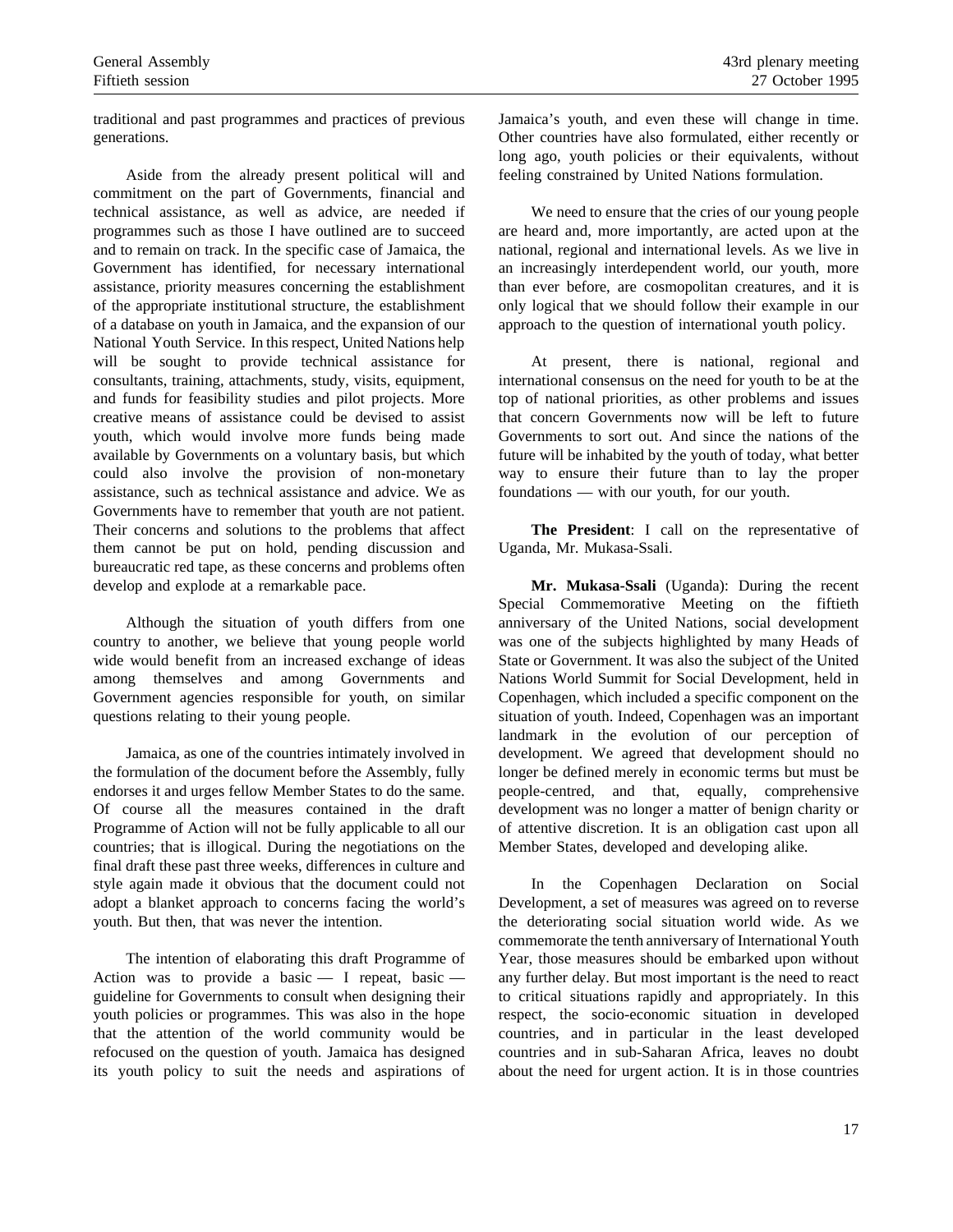that we find rampant deprivation and social dislocation of youth as a result of famine, disease inadequate shelter, unsafe water, the lowest standards of basic education and generalized impoverishment.

Youth are the vanguard of the future. It is in their hands that we shall place today's achievements. Unfortunately, the condition of children, like that of their parents, in a number of countries — especially those of Africa — remains critical due to socio-economic factors and to various forms of neglect, violence and exploitation, and to armed conflict, demographic growth, environmental degradation and the scourge of diseases and epidemics such as HIV/AIDS.

Indeed, praiseworthy efforts are being made by Member States to launch and implement national plans of action in the context of the World Declaration on the Survival, Protection and Development of Children in the 1990s. Those efforts need augmentation. My delegation therefore calls upon the international community, the United Nations institutions concerned, financial institutions and intergovernmental and non-governmental organizations to increase the mobilization of resources in order to achieve the Decade's goals, within the framework of the promotion of genuine partnerships to improve the international economic environment and guarantee survival and meaningful development for children.

Debt is a phenomenon that deserves special mention. Persistent debt burden affords most of our countries no opportunity adequately to plan and prepare for the future and this is the future that will be in the hands of today's youth. In the final analysis, therefore, debt calls for bold once-and-for-all development-oriented action involving all types of debts, including total write-offs, the provision of more concessional resources, and other innovative measures.

In the developed countries, there are social security arrangements like homes and specialized institutions for special social groups such as the aged and the disabled. These are rarely existent in most African countries, though they are occasionally found in urban centres, but even then cover an insignificant number of the special social groups. The main social security for the aged and the disabled has traditionally been the family. But, with increasing poverty, even this crude safety net can no longer be provided. It thus becomes appropriate that any measures to address the special needs of the aged and the disabled in our countries should have a bearing on the general well-being of the family, which again can be fostered by the creation of an enabling environment for growth and improvement in family incomes. Moreover, arrangements like "homes" are generally shunned, as in my own country, in addition to the difficulty of sustaining them adequately in weak economies. Of course, institutions that give training in specialized skills and adaptability, especially in the case of disabled children, will continue to play an important role in the overall integration of those special social groups.

Successful arrangements for social development are built on the strength of family units. Weak families resulting from economic impoverishment may be a source of larger dislocation and conflicts in social set-ups. In fact, conflicts can be traced to socioeconomic inequalities. Action should therefore be targeted at bridging socioeconomic gaps by such measures as those aimed at raising incomes of the most vulnerable societies, so that the bare minimum requirements of life, such as food, health, education and shelter — are assured. This is the challenge to all of us, the United Nations system, the multilateral institutions and other actors in the development field.

Lastly, a working group under the auspices of the Economic and Social Council was set up to prepare a draft World Programme of Action for Youth to the Year 2000 and Beyond. Negotiations have been going on, but not without difficulties. In the view of my delegation, the Programme of Action that is adopted by this Assembly should be in the interests of the youth, taking into account the cultural and social diversities of all Member States.

**The President**: I would like to appeal again to all speakers to keep their statements as brief as possible.

I now call on the representative of Singapore, Mr. Seng.

**Mr. Seng** (Singapore): The tenth anniversary of International Youth Year, which we are observing here today, is an opportunity for us collectively to take stock of past achievements and think about future directions regarding the situation of youth.

International Youth Year has made two important contributions. First, it has succeeded in raising awareness among the public and decision makers throughout the world regarding the situation of youth. This is important, because in 1995 the world youth population is estimated to number 1.03 billion, or 18 per cent of the total world population. This figure is expected to grow in the coming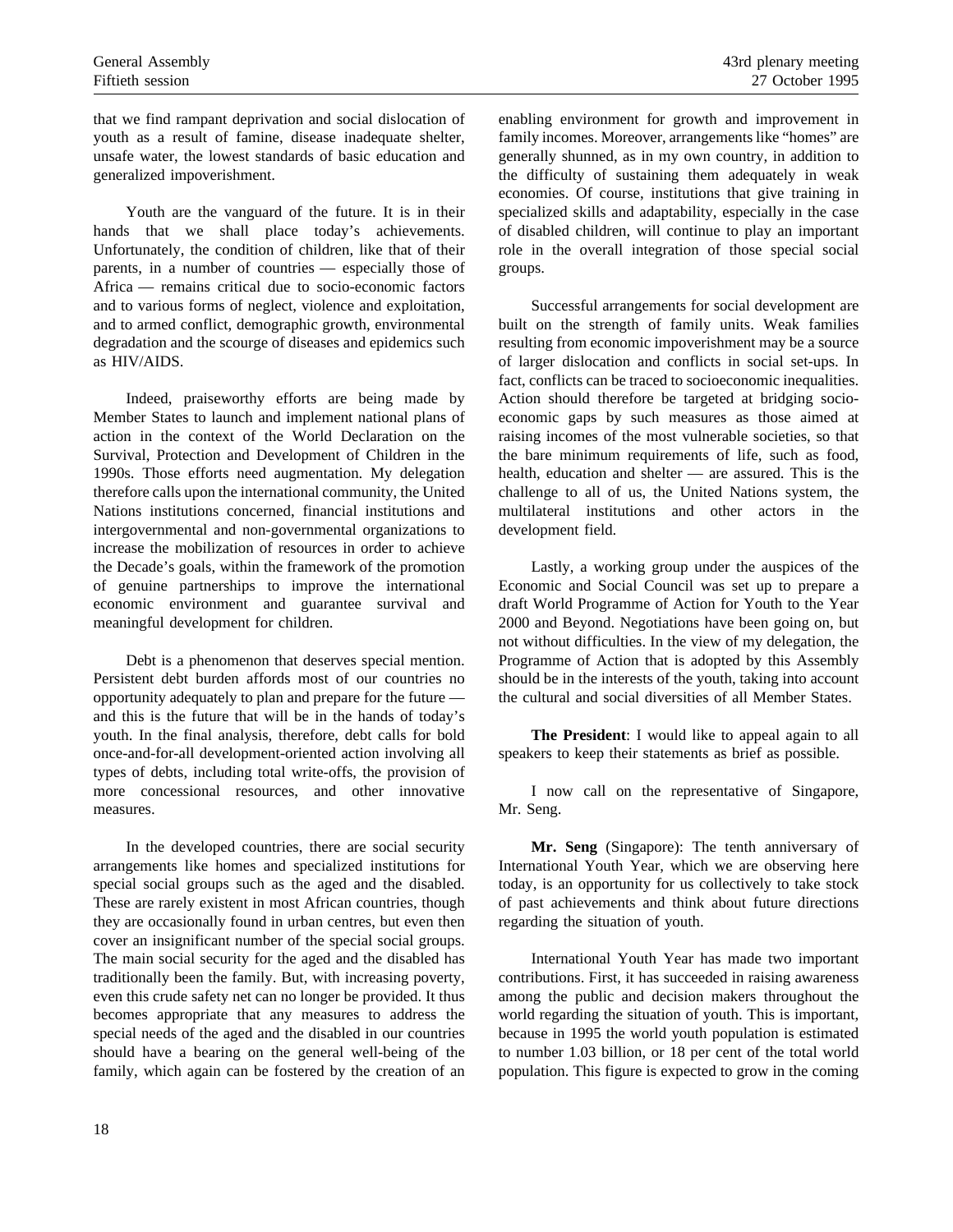years, especially in the developing countries. Besides their numerical significance, youth in all countries represent a major human resource for economic development. They are also the building blocks of their societies. It is often said that the youth of today will be the leaders of tomorrow. Therefore, it is important that International Youth Year has succeeded in giving priority to youth issues in the national agendas of many countries.

Second, International Youth Year was also instrumental in laying the foundation for what is to become the World Programme of Action for Youth to the Year 2000 and Beyond. The three themes of International Youth Year, which are "participation, development, and peace", provided the starting point for the draft Programme of Action. Much time and effort have gone into its preparation. As a forward-looking document, it can serve as a useful guide for countries to plan and develop their national programmes. It is also a recognition by the international community that the hopes, needs and concerns of youth deserve attention at the national and international level.

Singapore joins the international community in celebrating the tenth anniversary of International Youth Year. The National Youth Council of Singapore has organized a wide range of activities to commemorate the occasion. The activities have included an Asian Regional Youth Conference on the Environment; the International Scouts Conference; and a special commemorative issue of Statistics on Youth that will trace the development of Singaporean youth in the past decade. To help publicize this wide array of activities, a special package has been produced for distribution to schools and youth groups in Singapore. Today I am pleased to be able to share this package with delegates.

In Singapore, the National Youth Council is the Government agency which makes youth its main focus. It looks at policies, programmes and activities from the perspective of youth. It serves as the focal point for discussions or debates on youth matters and acts as a catalyst to initiate new programmes and activities. It also coordinates programmes nationwide so that duplication and overlap are minimized. Finally, the National Youth Council provides communication channels for the youth to express their views and opinions on current issues.

It has been 10 years since the first International Youth Year was celebrated in 1985. Today's youth live in quite a different world from that of 10 years ago. In particular, there are two trends which I would like to address. First, since the end of the cold war we have witnessed a resurgence in ethnic-religious conflicts in many parts of the world. Far from being extinguished, primordial forces remain very strong.

In a multiracial and multireligious society such as Singapore, we have to be vigilant against ethnic and religious chauvinism. Therefore, mutual understanding and tolerance among people of different social, racial and religious backgrounds are encouraged. In Singapore, compulsory national service in the military, police force or civil defence authorities has played an extremely important role in forging common links, fostering shared values and a sense of nationhood among young people from diverse backgrounds. During national service, young men at the age of 18, regardless of race, religion, or social and economic background, spend between two and two and a half years living and working together. Thereafter, they serve in the reserve for a further 20 to 30 years, meeting regularly. In the process, they learn not only how to defend the country, but also how to live harmoniously with each other.

There are also a variety of youth organizations in Singapore which bring together young people from different races and backgrounds. The biggest of these is the People's Association Youth Movement which has 81 branches and more than 100,000 members. The Singapore Government actively supports the activities of youth organizations in Singapore to bring young people together to participate in meaningful activities. An example is the Youth Development Fund, which was established in 1993 with a S\$3 million endowment fund to promote youth projects which benefit society. More than 20 projects have been carried out under the sponsorship of the Youth Development Fund. They span a wide spectrum, ranging from environmental projects to organizing concerts for the disabled.

A second project is Project E, which stands for "explore, endeavour, experience and expedition". It was also launched in 1993 with a S\$5.2 million grant from the Government to encourage youth to venture beyond Singapore and to participate in outdoor activities. To date, more than 600 overseas expeditions and adventure programmes involving more than 12,000 participants have been organized. By providing channels for youth from different backgrounds to participate together in worthy and meaningful activities, we hope that the youth of Singapore will learn mutual understanding and religious tolerance.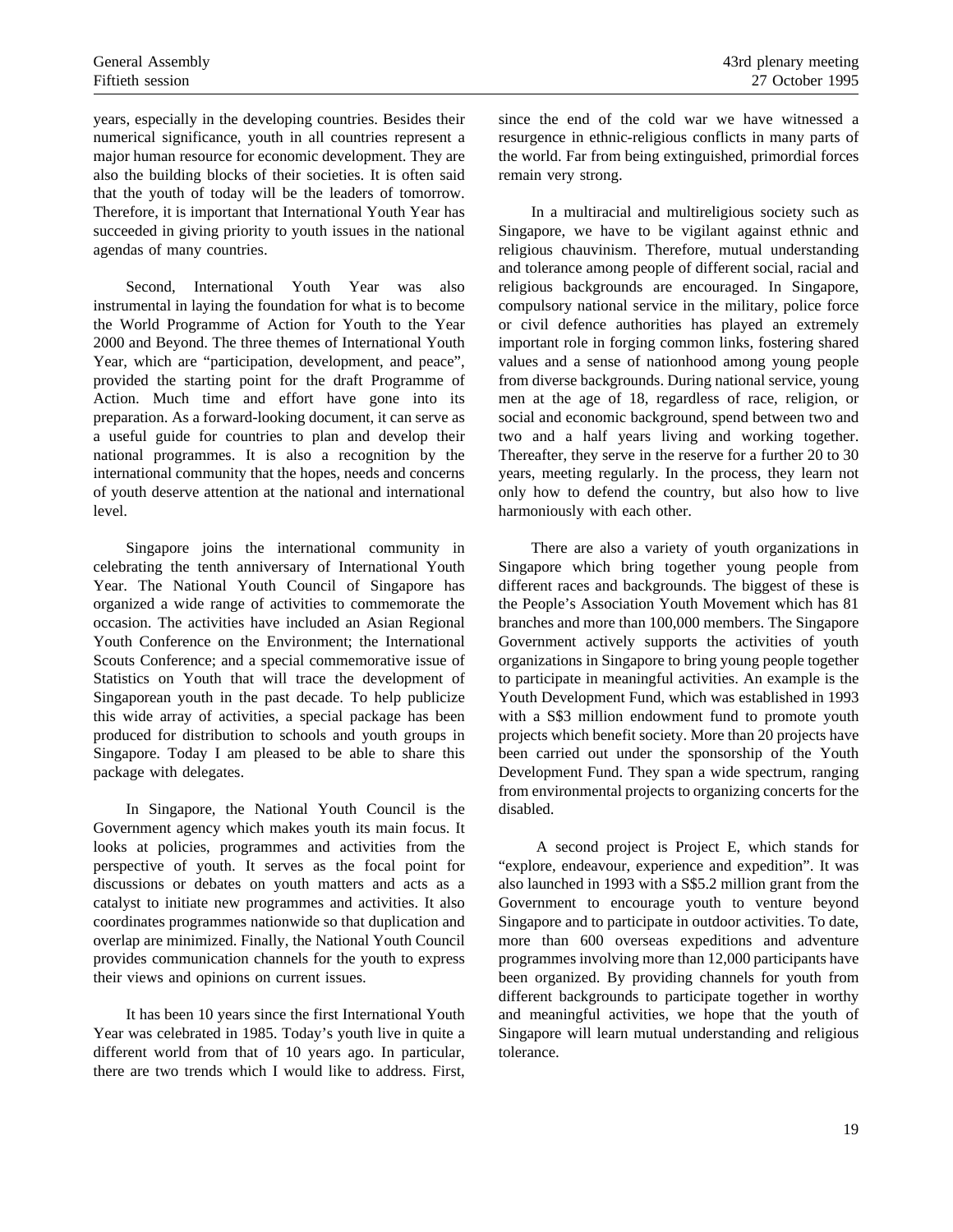The last 10 years have also witnessed significant advances in information technology. Besides television and other forms of mass media, the revolution in electronic multimedia will have a significant impact on how young people acquire their knowledge, values and modes of behaviour. Increasingly, we are living in a borderless world where resources, ideas and information move freely, very often through cyberspace. The Internet, in particular, will become a powerful influence on youth. The Internet now has over 30 million subscribers and attracts more than a million new ones every month. While the Internet is invaluable as a global network for the exchange of information, it is also open to abuse. For example, most of us will have read about how paedophiles have established their own meeting corner on the Internet. There are also worrying reports of youth gaining access to pornography on the Internet.

We could respond to the problem in two ways. One would be to avoid the problem by restricting young people's access to the Internet. However, this is both impractical and untenable. Such a response would be tantamount to throwing away the baby with the bath water. Another way is to educate youth on the healthy use of the Internet. In Singapore, the National Youth Council has chosen the latter course. It has introduced two electronic communication programmes. One is called Talkshop Café, which is an electronic forum page for young people to share their views on current topics. The second is called InfoYouth which puts together under one roof all the information on youth organizations, programmes and activities in Singapore.

In Singapore, we regard young people as an important asset of our society. The youth of today are the leaders who will take Singapore into the next century. Countries which ignore their young people do so at their own peril. The concerns of youth deserve our attention. The needs of youth deserve our investment. The hopes of youth deserve our encouragement.

**The President**: I now call on the representative of Malta, Mr. John M. Demanuele, the Director for Youth Affairs, Ministry for Justice and the Arts.

**Mr. Demanuele** (Malta): In increasing the effectiveness of development policies and implementation programmes, it is vital that young people and their potential contribution to development remain high on the agenda of Governments. Since national situations vary, policies and programmes for youth should be tuned to meet the exigencies of the country in question within the parameters set by United Nations guidelines.

Recognizing the role and needs of young people, the United Nations has spurred Member States into paying increased attention to youth and their vital contribution to development aspirations. Declaring 1985 as International Youth Year was meant to set the mark on programmes and policies to elevate the status of young people through appropriate Government action as well as increased participation by youth non-governmental organizations in the process of co-management and decision-making.

That year brought together our national organizations concerned with youth matters under the umbrella of the National Committee for the International Youth Year and more importantly provided the opportunity to realize the need for coordinated efforts in the development of youth programmes.

Today, 10 years later, we live in a world of continuous change. The old continent of Europe is shaping a new image thanks to the action of institutions such as the European Union and the Council of Europe. Within these organizations young people have the opportunity to search for a clear identity, a stable present and a better future. Young people and youth organizations are playing an important part in the process of European integration. World wide, young people aspire to be cornerstones in the shaping and building of one great global village made not of utopian aspirations but of concrete opportunities for a better life.

This new world, even more than that of today, should be marked by a freer flow of information, persons, goods, services and communications. Young people are rightfully concerned about the future, because this new global village will be the reality of their everyday life in days to come. Key players in this new scenario are young people and youth organizations. In facing the challenge of building a better social and economic environment, they are on the same footing as politicians and decision makers, and therefore demand to be considered as real partners.

We live the reality of an ongoing revolution in the traditional way of life with new technologies, exchanges at all levels, global interdependence and new social and ideological conflicts. In the search for their personal and cultural identity, young adults want to contribute and to play an important social role. Their attitude is not antagonistic. They want to contribute and be part of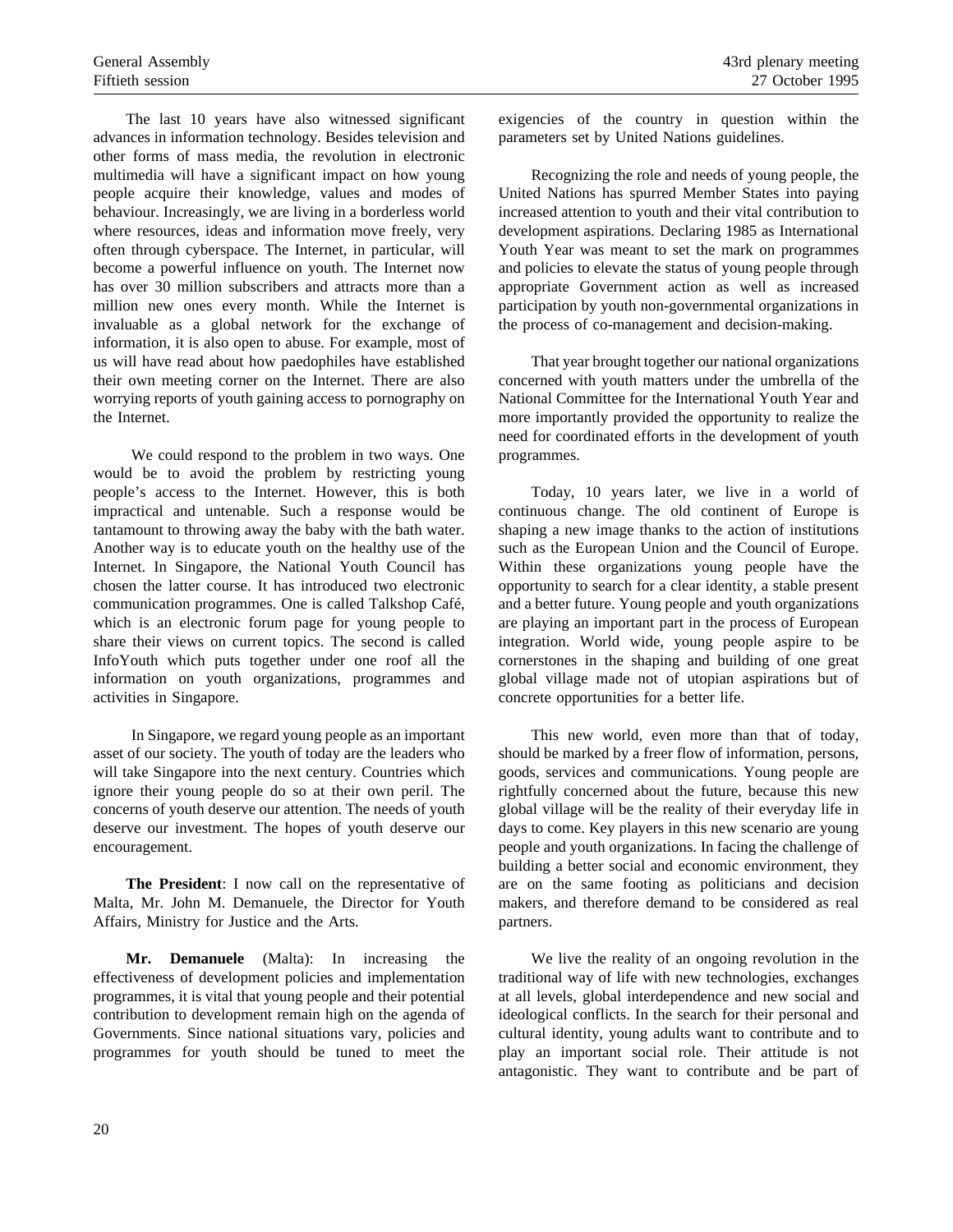society, making it a place with which they can better identify themselves and become involved and committed. Nationalistic, monocultural social concepts have become multinational and multicultural. Diversity is an enrichment, not a reason for intolerance, racism or xenophobia.

Some tend to believe that a large number of young people, especially in the more affluent countries, are withdrawing from politics and public affairs. Others feel that young people are unmotivated, apathetic, individualistic and self-centred and have lost enthusiasm for promoting social values. Economic well-being and ideological and cultural conflicts influence and affect young people's lives, particularly when complex societies are characterized by the absence of social prospects and contradictions within the social system. In a consumer society, young people appear to live with the single objective of possessing the ever more sophisticated goods constantly coming onto the market. Elsewhere, young people face far different prospects and objectives. Some countries continue to be characterized by endemic and pervasive poverty, economic recessions and armed conflicts compounded by debilitating or fatal illnesses.

It is no longer possible to speak of young people as a single group with common expectations. They view and live society differently because they are experiencing different realities and situations in a socio-economic and cultural context of which there is no standard image. Young people constitute the group that is potentially the hardest hit in any economic recession. School-leavers have problems building careers and securing appropriate qualifications. They expect to find a job and become independent, but they are also very selective concerning their job expectations.

Sometimes young people become tired of living in a society based on permanent competition. They reject a school and university system based on competition and prefer a system based on the recognition of every individual's abilities. This situation is understandable, because after years of study and training, young people cannot afford to find a place in a society which seems to reject them.

Youth unemployment raises another problem: that of young people's place in society and the issue of social and occupational integration. Extended education increases their dependence on their elders, and unemployment aggravates this. This situation leads to prolonged financial and social dependence and makes it difficult for young people to develop their personal autonomy.

Young people feel that the path to take is that of a search for identity through cultures, lifestyles and forms of expression, in order to feel in harmony with the world around them. Speaking out is one way for them to play an active part in the community. This is where the role of youth non-governmental organizations becomes important. Young people join forces to reflect on the problems they encounter and then to act on them. By being members of youth organizations, by committing themselves and participating in society, they look for social progress and evolution in a society where freedom of the individual is linked to participation in collective life.

Youth today have a vision which sees them projected towards the future. They also have a remarkable power of influence on public opinion. Young people are the richest resource of our society.

Participation is the optimum medium through which we can build tomorrow's society. This process encourages young people to remain within, integrate into and lead fuller lives in society, where they can find ideas with which they can identify and to which they are willing to commit themselves. Participation provides training in democracy and helps them become accepted as a resource rather than viewed as a problem. It is more than a question of involvement in institutions and decisionmaking. It is vital to stress at this point the role of youth organizations in participation. They can provide the links at the social, cultural, spiritual, economic and political levels between youth and governmental institutions. Youth organizations give concrete expression to commitment and significance to solidarity by providing young people with the opportunity to participate in the construction of the future.

On the tenth anniversary of International Youth Year, the United Nations is, more than ever, fully aware of this role and commitment of youth organizations. Now more than ever before, young people have to see themselves as global citizens as well as national citizens. The involvement of youth networks with United Nations programmes on subjects such as health, environment, employment and disarmament is an important part of the information exchange and can also influence and even transform these programmes. One hopes that the tenth anniversary of International Youth Year will be another step on the road to joint projects between the United Nations and youth organizations. Strength thrives on unity.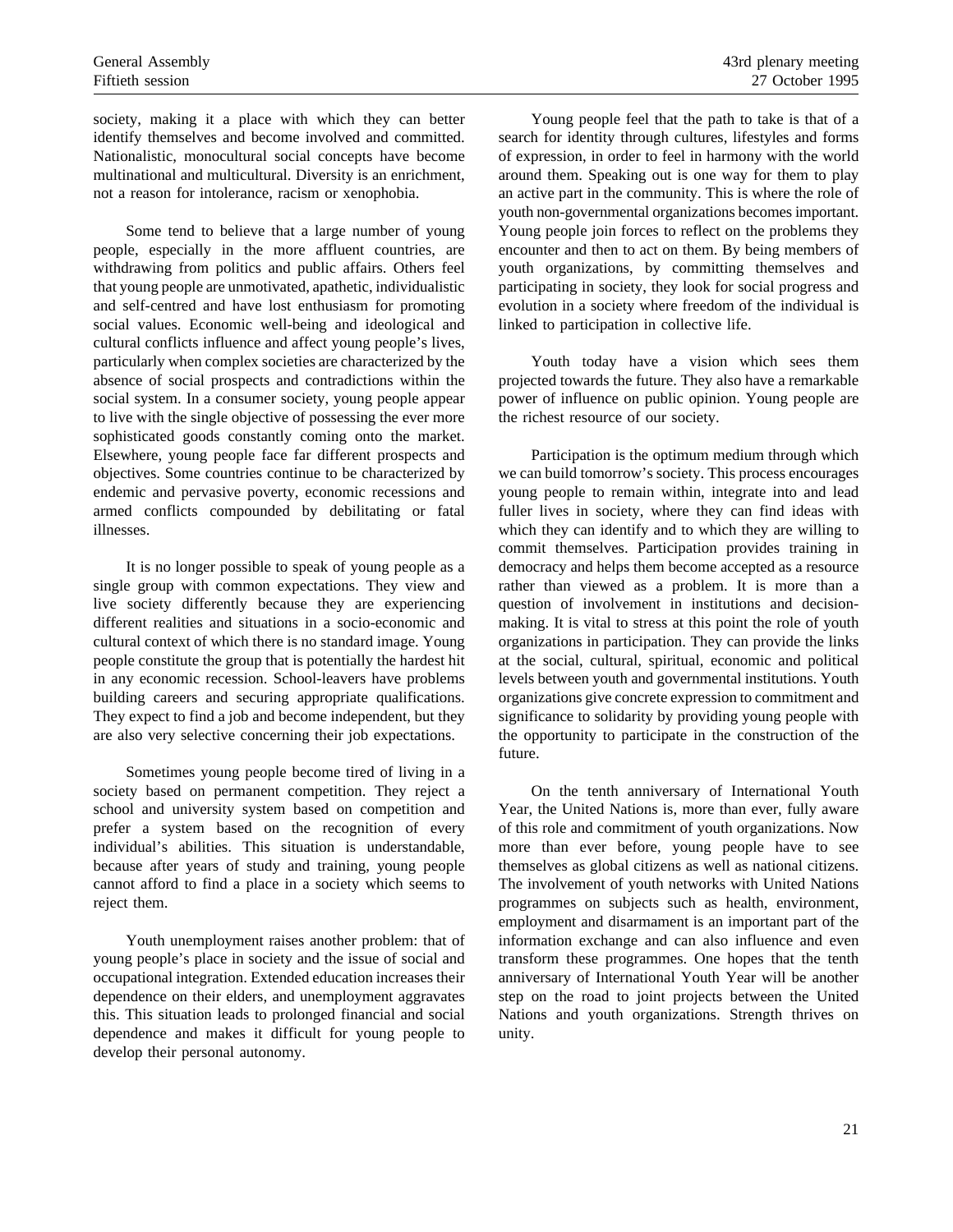Youth in the year 2000 will be living in a highly competitive world marked by cultural, economic, social and political upheavals. If young people are to cope with this development, they need to be acquainted with new technologies, learn languages and develop social and cultural understanding. Youth exchanges and the promotion of youth mobility are effective means to enable young people to experience the world's diverse cultural, linguistic and religious traditions. Young people are pushing back national frontiers.

Intergovernmental cooperation in the field of youth should be a priority on Government agendas. It offers the possibility of sharing experience in combatting the difficulties facing young people, acts as a barrier to xenophobia and racism and contributes to the building of democratic ideals. All young people must be given the possibility of living this formative experience. This, however, depends on the political will of governments and on the consequent funding on a large scale which such mobility and exchange projects require.

An important matter of concern for Governments and youth organizations is North-South relations, a vital problem for the future of the world. Youth organizations and young people are very concerned about this, and try to promote interdependence and solidarity between the countries of the North and the developing countries of the South.

The Government of Malta is fully aware of the aspirations and rights of young people today. It encourages a spirit of enterprise and academic attainment, provides the infrastructure necessary for employment in various sectors and promotes exchange and mobility projects with various countries. In collaboration with the National Youth Council and other bodies working in the youth field, it has produced a national youth policy which seeks to set out the objectives to be achieved for youth in Maltese society and to provide guidelines for the implementation of these objectives.

It is the policy of the Government of Malta, as outlined in its national youth policy: to provide youth with equal opportunity to education free of any charge, including education at the tertiary level, and to cultural formation directed at enhancing personal growth; to seek to understand the just aspirations of youth and to direct its resources to their fulfilment; to integrate young people in the mainstream of the social, political and economic life of the country, recognizing them as a vital element of the future of the nation; to develop among youth a sense of intergenerational solidarity, cooperation among themselves and a commitment to those with special needs; to assist young people in the further development of a European consciousness based on the creation of an awareness of a common European culture emanating from different traditions; to instil in young people a spirit of selfconfidence and a belief in their ability to realize their potential in society; to nurture young people's spirit of altruism and self-sacrifice and their attachment to ideals; to appreciate the importance of youth as a positive force for change and renewal; to encourage the appreciation of cultural diversity and assist youth mobility as a major tool in furthering first-hand knowledge of different cultures and ways of life; and to endeavour to strengthen the moral and spiritual values of young people.

In 1992, the University of Malta, following an approach from the Ministry responsible for youth, set up an Institute of Youth Studies. The Institute carries out courses up to degree level for the training of qualified personnel to work in the youth field. It carries out research on the situation of young people in Malta and provides information and suggestions for furthering our youth policy.

The establishment of youth centres is encouraged and supported, while most local councils cater for the needs of young people through an office of a counsellor responsible for youth affairs. The Government of Malta adopts policies assisting young people to find and own decent housing, to seek profitable employment, to have access to all necessary data and means to further their healthy well-being, to assist young people with special needs, marginalized youth and youth at risk, to overcome their difficulties and recover their self-esteem.

Last year, the Government of Malta, together with the National Youth Council, hosted the first-ever Euro-Arab youth conference, which confirmed Malta's rightful aspirations as a cultural and political centre in the Mediterranean, a focal point where diverging views and policies may be freely discussed and analysed. These policies being pursued by the Government of Malta should ensure the development of a solid base from which young people can launch their vision, hopes and aspirations towards a better world of opportunities at the start of the next millennium.

**The President**: I now call on the representative of Côte d'Ivoire, Mrs. Kaba.

**Mrs. Kaba** (Côte d'Ivoire) (*interpretation from French*): It gives me pleasure to take the opportunity of the celebration of the tenth anniversary of International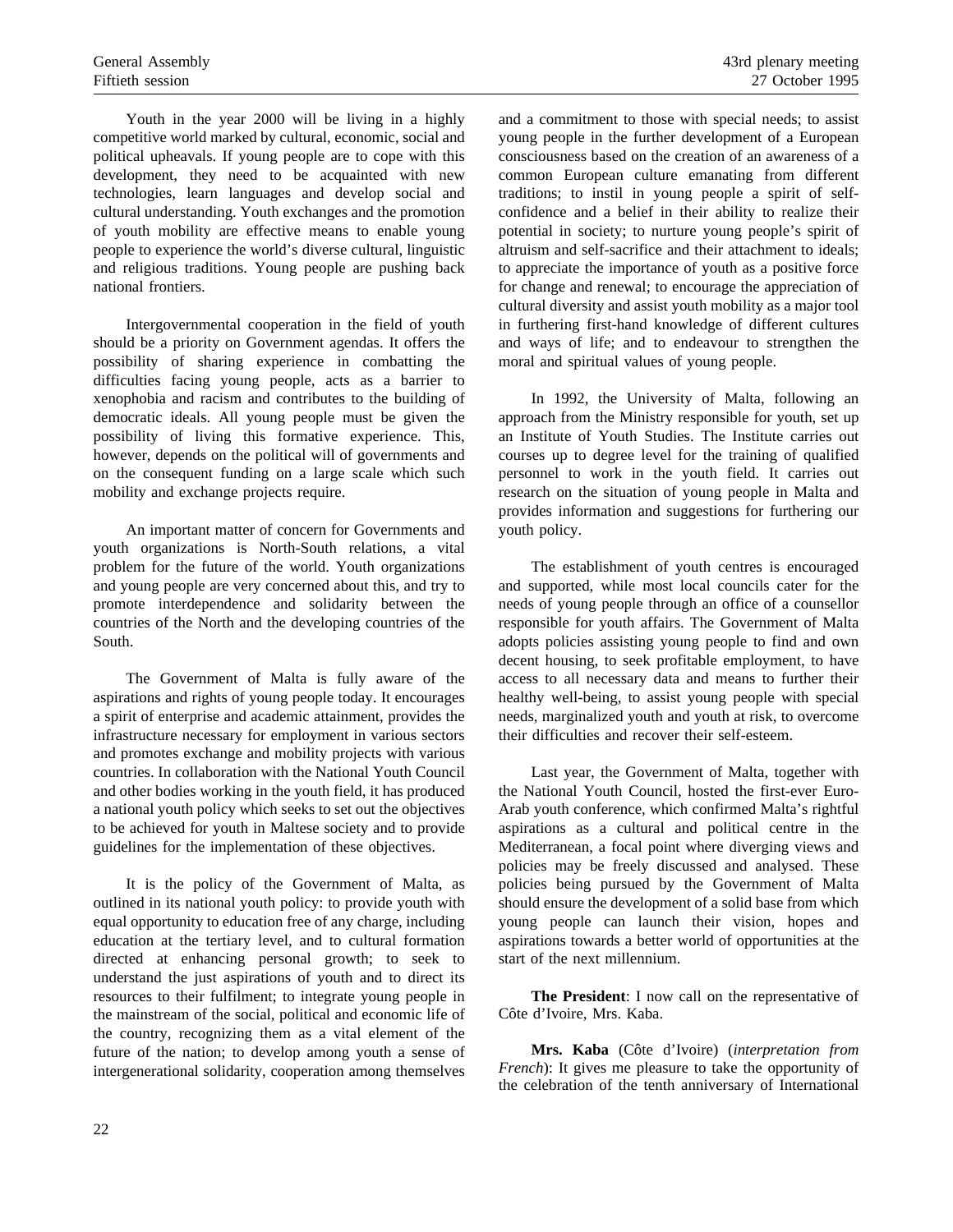Youth Year to stress the importance for Côte d'Ivoire of the question of youth and the integration of young people in the process of the economic and social development of our country.

Youth represent 18 per cent of the world population, that is, 1.01 billion persons between 15 to 24 years of age; 84 per cent of these people live in developing countries and represent a challenge within the context of the economic and social crisis that rages in Africa, as well as representing the enormous potential on which the future of our continent is based.

Since 1985 — International Youth Year — the number of young people in the population of Africa has more than doubled, rising from 42.2 million to 105.2 million in 10 years. This growth tied to the almost chronic demographic explosion in our country has not been accompanied by a proportionate increase in resources. On the contrary, the countries of sub-Saharan Africa have gone through a period of economic recession aggravated by the drying up of the flow of external resources. Thus, the massive arrival of these young people, some of them skilled, on the labour market has represented an additional burden for economies in recession that have undergone the inescapable treatment administered by the international financial institutions. The consequence of this is underemployment, unemployment for most of those ejected by the school system, and real impoverishment for all.

In most cases the health and education infrastructures have not been able to meet the social and cultural needs of young people. The result of this has been a rural exodus, the uncontrolled growth of major cities with the arrival of young people from the countryside in search of employment, their marginalization, and consequently the social ills that we are all familiar with: drugs, juvenile delinquency, crime and prostitution.

Côte d'Ivoire, although it gives priority to youth questions in its economic and social policy, has not been spared by this phenomenon. My country has invested in health and education at all levels, provided sporting and cultural facilities, and granted study scholarships to deserving students from modest circumstances. This made it possible, in the first two decades of independence, to cope successfully with our responsibilities for the young population. But the economic crisis of the last decade has made it impossible to respond to all their needs.

However, thanks to the slight economic recovery, the Government's primary concern has been to give young people outside the school system the opportunity to study and to learn a trade. Crafts, art, agriculture, fish breeding and various small trades have enabled these youngsters to take their place in the economic development of our country. The task is big and the resources still modest, but the Government of Côte d'Ivoire is working to absorb youth unemployment by providing job opportunities.

While youth are a challenge to our countries, they also represent appreciable wealth when they are empowered to take their own future in hand. If this is to happen, we must first listen to them and take account of their aspirations, their wishes and their vision of society. Young people have an extraordinary capacity for mobilization, and they display real determination in defending the causes that are dear to them. If this energy can be channelled in the right direction through suitable education, these young people can be the best vehicles for such values as tolerance, mutual understanding and solidarity.

Youth organizations in Europe are fighting against racial discrimination and are helping to mould a new world in which differences will be accepted. It was young people who fell in Soweto in the fight against apartheid. We must enable young people to organize, to meet each other, to have exchanges with youth from other parts of the world, so that they understand and appreciate each other better.

Moreover, young people have a sense of innovation and creativeness that can be a valuable asset in devising and implementing policies for economic and social development. They deserve to be considered as fully fledged citizens and to have the chance to participate in all activities in order to cultivate their sense of responsibility.

We can then be proud of our young people, for they will be responsible, positive and creative, while retaining the spontaneity that is the charm of youth.

**The President**: I now call on Ms. Malin Berggren, Youth Delegate of Sweden.

**Ms. Berggren** (Sweden): When I began to prepare for this speech a couple of weeks ago I asked a close friend what he thought I should say. "Well, Malin," he said, "I had to write an essay in the eighth grade on the subject 'What I would say to the United Nations General Assembly if I ever had the chance'. Just read that."

Today, I actually have the opportunity of doing what millions of young people would like to do: address the General Assembly of the United Nations. More than anything else, I wish to use this opportunity of participating here today to stress exactly that participation. Participation of youth in all sectors of